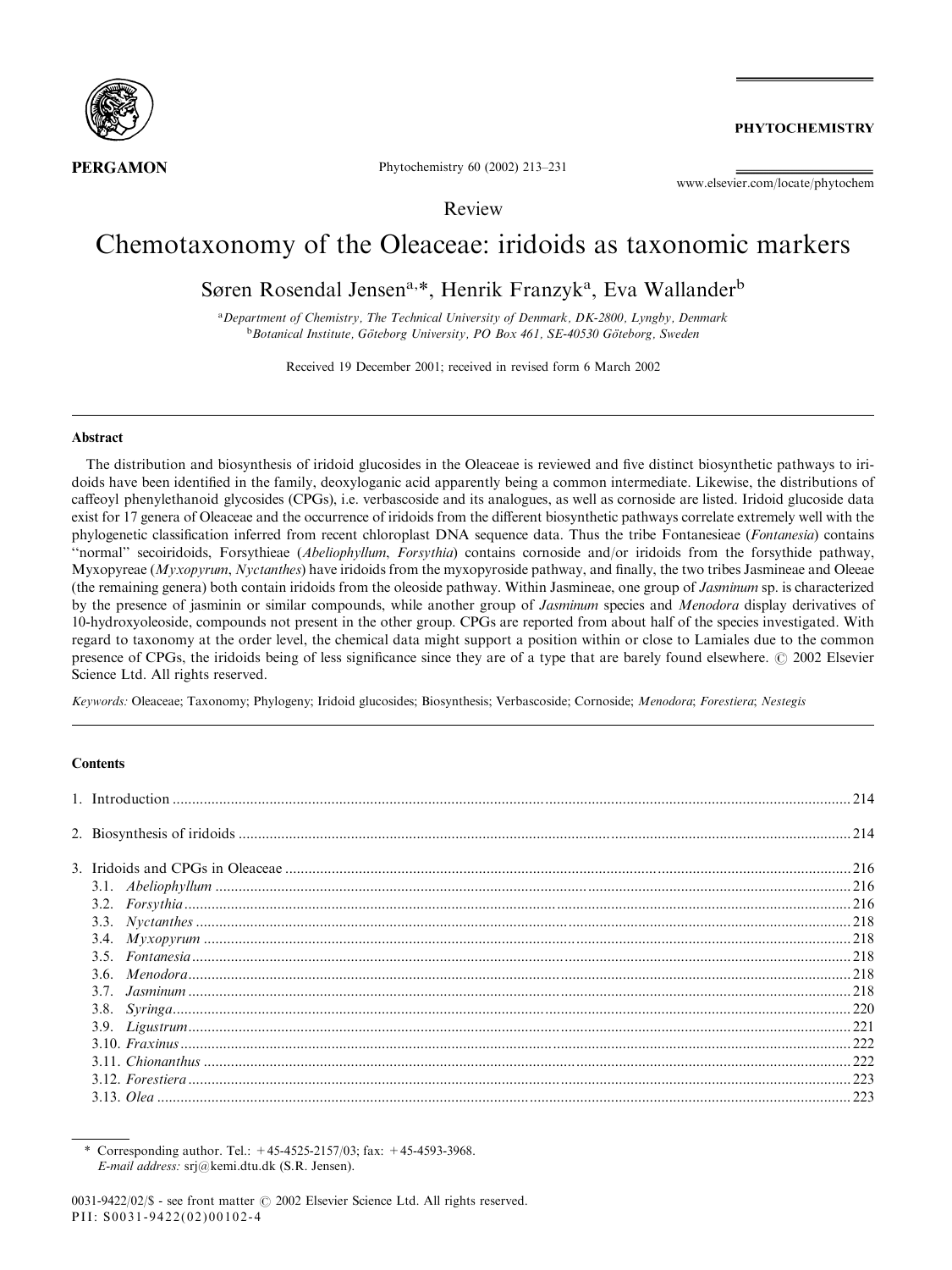# 1. Introduction

The Oleaceae is a family of medium size with 25 genera and about 600 species. With regard to chemical constituents, it has been quite extensively investigated. It is mainly characterized by the presence of iridoid glucosides and phenylethanoid derivatives in the form of esters and glycosides of tyrosol (p-hydroxyphenyl-ethanol) and in particular the closely related dopaol (3,4 dihydroxyphenyl-ethanol). Coumarins and lignan glucosides are also common in the family, but they appear to have a more limited distribution (Hegnauer, 1969, 1990). The presence of iridoids is linking Oleaceae both to Lamiales and to Gentianales, and since most of the iridoids are formally of the seco-type, a closer relationship with Gentianales is indicated. This fact was among others adopted by Dahlgren (Dahlgren et al., 1981; Dahlgren, 1989) to place Oleales as a sister group to Gentianales. However, the presence of tyrosol/dopaolderivatives in Oleaceae, both as iridoid esters and (mainly) as verbascoside and its analogues (caffeoyl phenylethanoid glycosides=CPGs) could conversely indicate a closer relationship with Lamiales since such compounds are widespread in this order and are hardly found anywhere else (Jensen, 1992).

Within Oleaceae several subdivisions have been suggested, but recent results from chloroplast DNA sequencing have provided an alternative basis for a phylogenetic classification (Wallander and Albert, 2000). In view of the diversity and an almost universal occurrence of iridoids in the family, we decided to investigate what correlations between iridoid distribution and classification might be found.

The benefit of iridoid glucosides for the plants is not obvious, although the bitterness of many of the compounds has been considered to be a deterrent for herbivores. Recently, however, it has been demonstrated that oleuropein, which is the main iridoid in Ligustrum obtusifolium and in many other species from Oleaceae including Olea europaea, is a strong protein denaturant

when hydrolyzed by the enzymes in the plant (Konno et al., 1998, 1999). Thus, the glucoside is compartmentalized in the cells of the intact plant, but when the tissue is damaged by insect chewing, the compound is hydrolyzed to the aglucone which react irreversibly with the proteins and renders these more or less indigestible and thus useless, especially with regard to the essential amino acid lysine.

### 2. Biosynthesis of iridoids

The iridoids are of terpenoid origin and their biosynthesis has been fairly well investigated (Inouye and Uesato, 1986; Jensen, 1991, 1992), thus it is known that two main routes exist. One main route (*route I*: Fig. 1) is leading from iridodial (1) via iridotrial (2) to deoxyloganic acid (3) which is the known precursor of many carbocyclic iridoids having the 8 $\beta$ -stereochemistry including loganin (6) and loganic acid (10), secologanin and secologanic acid (11) as well as the derived secoiridoids and complex indole alkaloids. Compounds from this route are found mainly in Cornales, Gentianales and Oleaceae.



Fig. 1. Biosynthetic pathway (*route I*) to the common precursor deoxyloganic acid (3) and to the complex indole alkaloids.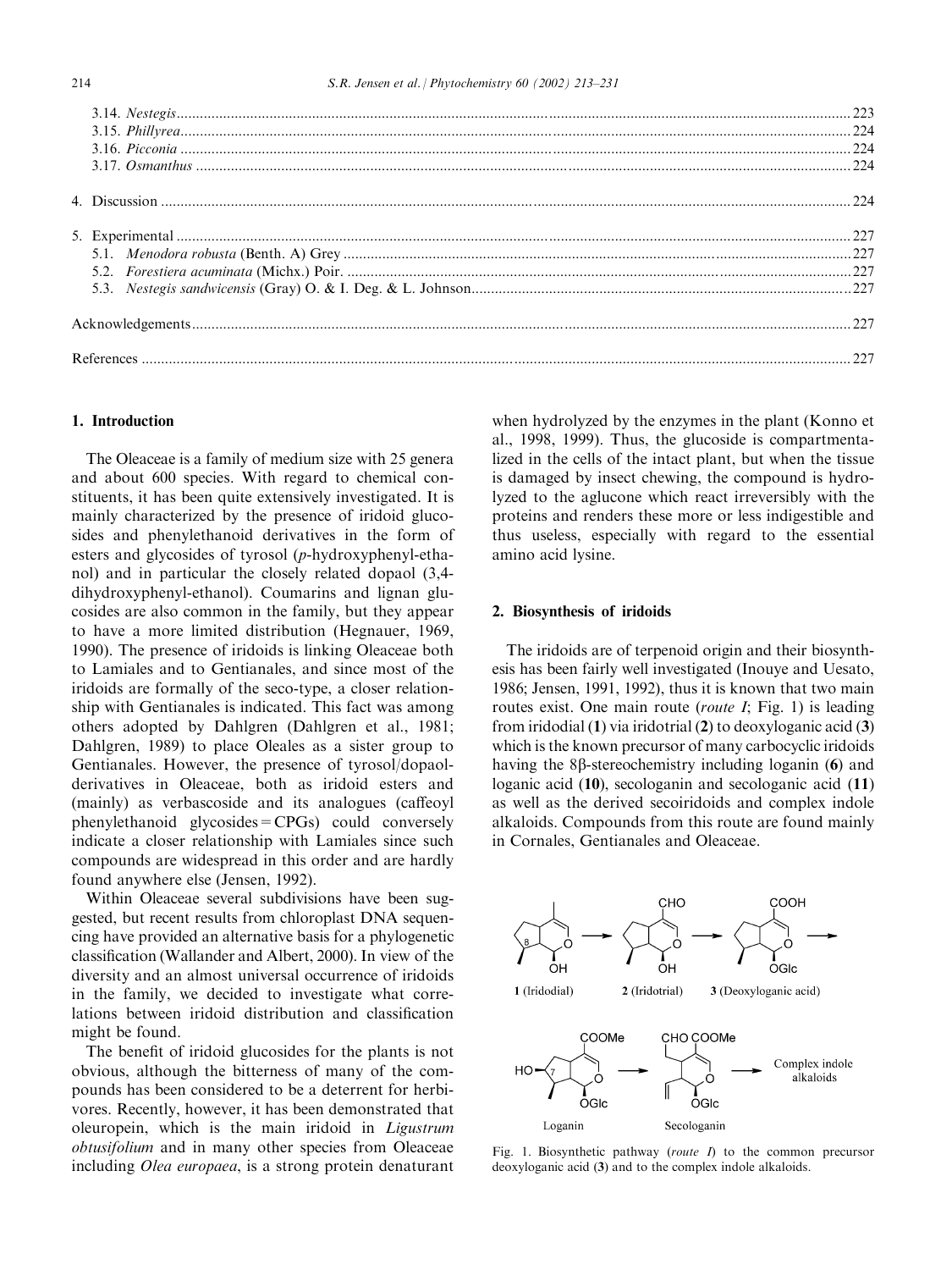

Fig. 2. Biosynthetic pathway (route Ia) to Forsythia iridoids.

Another main biosynthetic pathway (route II) involves 8-epi-iridodial, 8-epi-iridotrial and 8-epi-deoxyloganic acid; these are precursors for the decarboxylated carbocyclic iridoids such as aucubin and catalpol. These compounds are almost exclusively found in Lamiales families and never in Gentianales or Oleaceae (Jensen, 1992). A few unusual secoiridoids are known to be formed by this route (Damtoft et al., 1992a; Otsuka, 1993) but they are different in structure from those derived from route I.

The Oleaceae is characterized by the presence of iridoids from route I only. However, compounds from at least five distinctive subroutes, all branching out from deoxyloganic acid (3), are present in the family. What appears to be the most simple route  $(I_a, Fig. 2)$  in Oleaceae is found in Forsythia only. Feeding experiments (Damtoft et al. 1994a) have shown that in F. viridissima and F. europaea, 3 is oxidized at C-10 to adoxosidic acid (4) followed by further oxidation of C-10 to the carboxylic acid stage present in forsythide (5).

The second route  $(Ib, Fig. 3)$  leading to nyctanthoside (8) and myxopyroside (9) is hypothetical, but it is based on the structural similarity of the compounds found in the tribe and also on the similarity to route Ia. Esters of the glucosides present, namely of loganin (6), 6-hydroxy-loganin (7) and nyctanthoside (8) have all been isolated from Nyctanthes arbor-tristis, while 9 and its esters are found in Myxopyrum smilacifolium, both assigned to tribe Myxopyreae. It seems natural to assume that we have a pathway like that shown in Fig. 3 with an initial oxidation at C-7 followed by consecutive oxidative introductions of hydroxyl groups at C-6 and C-10 in Nycthantes, while in Myxopyrum a full oxida-



Fig. 3. Probable biosynthetic pathway (route Ib) to iridoids found in Myxopyreae.





Fig. 4. Pathway (route Ic) leading to Fontanesia secoiridoids.

tion of C-10 to the carboxyl stage takes place, and finally esterification to the methyl ester. This is another difference from *route Ia* where the iridoid glucosides in Forsythia mainly are found as the acids.

Most of the iridoids reported from Oleaceae formally belong to the secoiridoids, but it has been shown that their biosynthesis is different from that of the 'normal' secoiridoids from the Gentianales which are usually derived from secologanin or secologanic acid (11) (route I, Fig. 1). Only the genus Fontanesia exhibits compounds derived from the latter compound (Damtoft et al., 1994b, 1995a), but even so, the end-products—esters of 5-hydroxysecologanol (12)—are not found elsewhere and therefore this route deserves its own designation: route Ic (Fig. 4).

While loganin/loganic acid (6/10) are the common intermediates in the biosynthesis of normal secoiridoids, this is not the case in most species of Oleaceae. We have found that 7-epiloganin/7-epiloganic acid (17/13) are the intermediates in the biosynthesis of most of the oleoside-type secoiridoids present in Syringa and Fraxinus (Damtoft et al., 1993a, 1995b,c). Two subroutes can be distinguished, one pathway (route Id, Fig. 5)



Fig. 5. Pathway (route Id) leading to epikingisidic acid and secologanoside and their derivatives.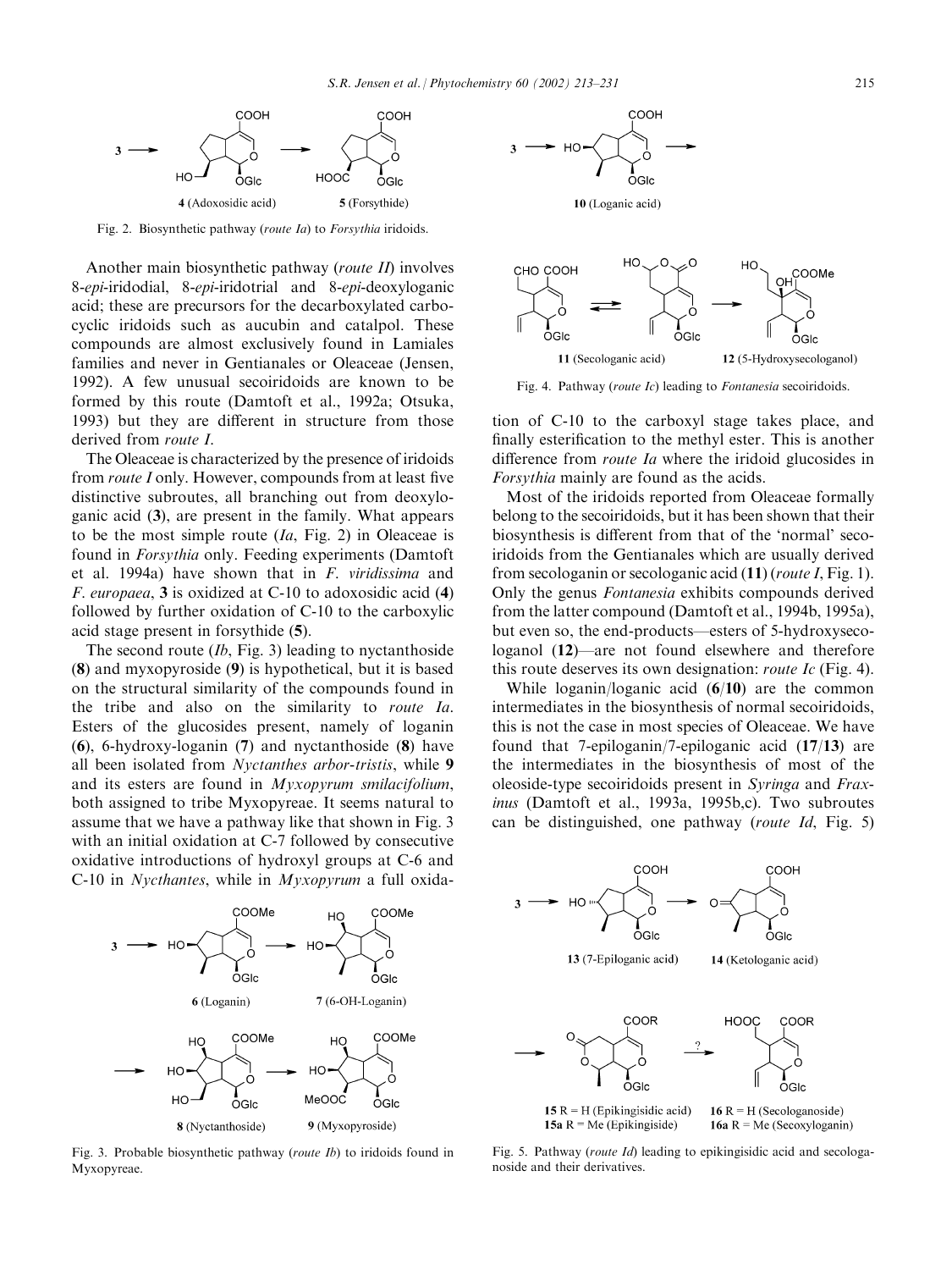

Fig. 6. Biosynthetic pathway (route Ie) leading to oleoside derivatives (19 and 20).

from 7-epiloganic acid (13), which in S. josikaea has been established to be the precursor for epikingisidic acid (15) and probably also secologanoside (16), and thus also their derivatives.

The second pathway (route Ie, Fig. 6) from 7-epiloganin (17) to the oleoside ester (19a) and 10-hydroxyoleoside (20) derivatives has been demonstrated in Fraxinus excelsior, Syringa josikaea and S. vulgaris. The initial steps are similar to those of *route Id*, but in this case methyl esters seem to be utilized instead of the acids. It is difficult, however, to distinguish between these two routes since 15 and 16 in some species also occur as their methyl esters.

In an early (Inouye et al., 1974) and a more recent work (Kuwajima et al., 1999) Inouye and co-workers have investigated the biosynthesis of oleside-type glucosides in Jasminum, Olea, Osmanthus and Ligustrum. The experiments were interpreted as pointing to secologanin as a possible intermediate in the formation of the oleoside-type glucosides despite the fact that incorporations lower than 0.4% were obtained in all cases. In our works cited above, secologanin was found to give similarly low incorporations while the intermediates shown in Figs. 5 and 6 gave much better results (incorporations above  $5\%$ ).

## 3. Iridoids and CPGs in Oleaceae

We have reviewed the available literature dealing with iridoids and CPGs in the family. About 240 different iridoid glucosides have so far been reported from the family. However, due to the diversity of oleoside derivatives reported from many species, only a representative number of these compounds have been selected in order to show the biosynthetic ability for each species and genus. Each type of compounds found in the species have been listed in Table 1, using the classification of Wallander and Albert (2000).

#### 3.1. Abeliophyllum

The monotypic Abeliophyllum distichum Nakai was found (Kuwajima et al., 1993) not to contain any iridoid glucosides but instead the taxonomically interesting cornoside (21) which was previously known from among others, Forsythia (see below). In addition verbascoside (22) and two hydroxycinnamoyl esters of 21 were found. Cell cultures of this plant were later shown to produce 21 and 22 (Yamamoto et al., 1998).



22 R<sub>1</sub> = Rha, R<sub>2</sub> = H, R<sub>3</sub> = H (Verbascoside) 22a R<sub>1</sub> = H, R<sub>2</sub> = Rha, R<sub>3</sub> = H (Forsythiaside) 22b R<sub>1</sub> = H, R<sub>2</sub> = Xyl, R<sub>3</sub> = H Calceolarioside C) 22c R<sub>1</sub> = Rha, R<sub>2</sub> = H, R<sub>3</sub> = Oleosyl (Oleoacteoside)

Formulae 1.

### 3.2. Forsythia

From this genus with 11 species only the carbocyclic type of iridoids are known. Initially, forsythide (5) and its methyl ester were isolated from the leaves of F. viridissima Lindl. (Inouye and Nishioka, 1973). In the same work, forsythide was also detected by chromatography in F. japonica Makino and F. europaea Degen & Baldacci, but seemed to lack in two other species, F. suspensa (Thunb.) Vahl and F. koreana (Rehd.) Nakai. Adoxosidic acid (4) and the 11-glucosyl ester of 5 were later found in both F. viridissima and F. europaea (Damtoft et al., 1994a), and a small amount of cornoside (21) was found to be present in the latter.

From fruits of *F. suspensa* were isolated rengyol (23), rengyoxide  $(24)$ , halleridone (=rengyolone; 25) together with 21 (Endo and Hikino, 1984). More recently, also a trace of adoxosidic acid (4) was isolated from this source (Ming et al., 1998), and it has been shown that cell cultures of F. suspensa, F. viridissima and F. koreana all can produce 21 as well as verbascoside (22) and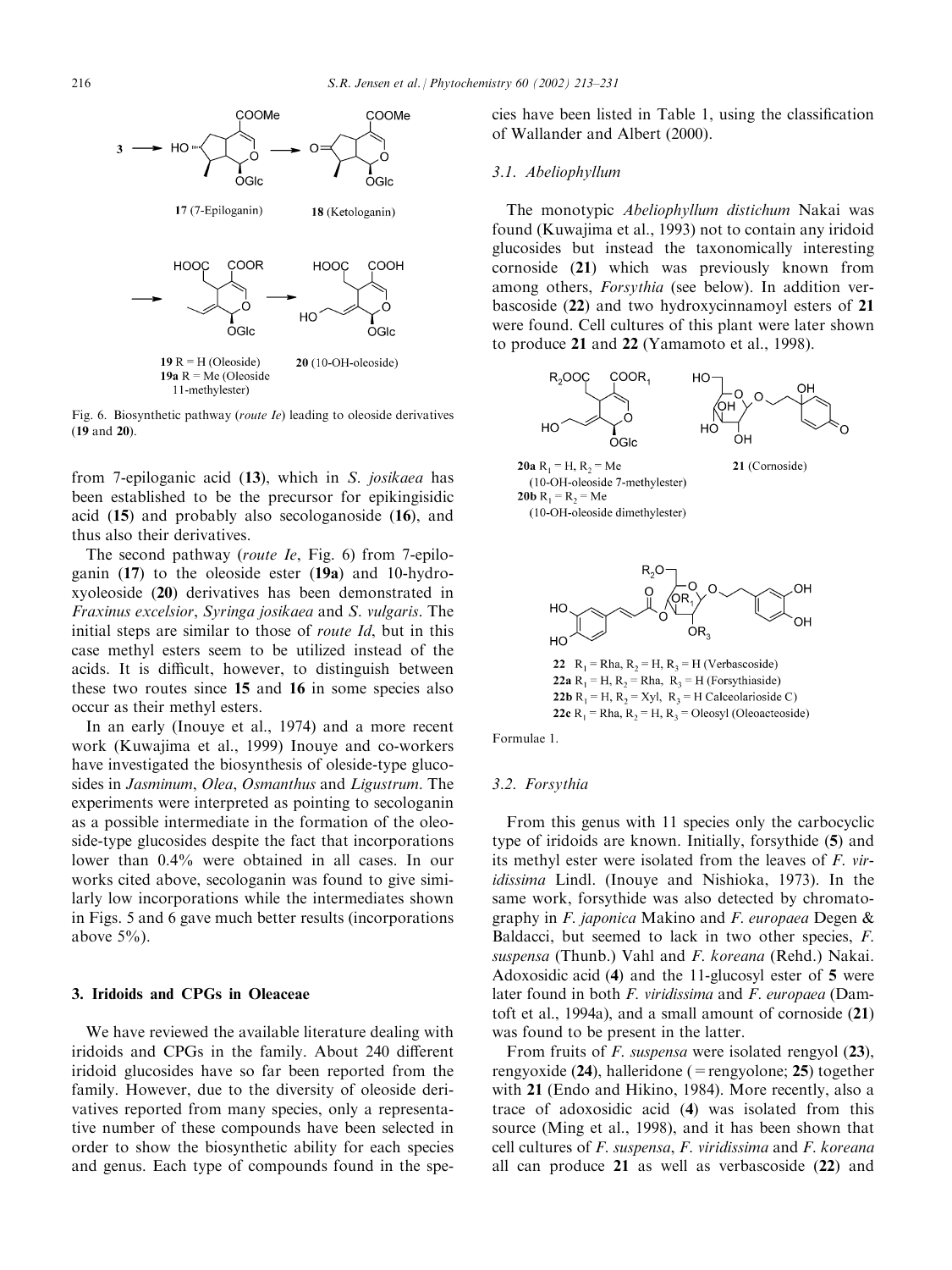Table 1 Iridoid derivatives, cornoside, and CPGs reported from Oleaceae

| Genus species                                                                           | Carbocyclic iridoids | Seco-iridoids            | Oleoside | 10-Hydroxy oleoside     | Others <sup>a</sup>      |
|-----------------------------------------------------------------------------------------|----------------------|--------------------------|----------|-------------------------|--------------------------|
| Abeliophyllum distichum Nakai<br>Forsythia europaea Degen & Baldacci<br>japonica Makino | 4, 5<br>5            |                          |          |                         | 21, 22<br>21, 22a<br>22  |
| koreana (Rehd.) Nakai<br>suspensa (Thunb.) Vahl                                         | 4                    |                          |          |                         | 21, 22<br>21, 22a        |
| viridissima Lindl.                                                                      | 4, 5                 |                          |          |                         | 22                       |
| Nyctanthes arbor-tristis L.<br>Myxopyrum smilacifolium Blume                            | 6, 7, 8<br>9         |                          |          |                         | 22 <sub>b</sub>          |
| Fontanesia fortunei Carr.<br>phillyreoides Labill.                                      | 10<br>10             | 11, 12, 16<br>11, 12, 16 |          |                         | 22<br>22                 |
| Menodora robusta (Benth.) A. Gray<br>Jasminum amplexicaule Buch.-Ham.<br>giraldii Diels | 14                   | 15, 16                   |          | 20<br>20<br>20          | 22                       |
| hemsleyi Yamamoto<br>humile L.<br>lanceolarium Roxb.                                    | 6, 18                |                          |          | 20<br>20<br>20          |                          |
| multiflorum (Burm. f.) Andr.                                                            |                      |                          | 19       | 20                      |                          |
| odoratissimum L.<br>polyanthum Franch.                                                  | 18                   | 15<br>15                 | 19       | 20<br>20                | 22, 22c                  |
| azoricum L.                                                                             |                      |                          | 19       |                         | $30^\circ$               |
| mesnyi Hance                                                                            |                      |                          | 19       |                         | 90, 22                   |
| nudiflorum Lindl.                                                                       |                      |                          | 19       |                         | 90, 22                   |
| sambac (L.) Ait.<br>urophyllum Hemsl.                                                   |                      |                          | 19<br>19 | 20                      | $30^\circ$<br>$30^\circ$ |
| nitidum Skan                                                                            |                      | 15                       |          |                         |                          |
| officinale L.                                                                           |                      |                          | 19       |                         |                          |
| Syringa josikaea Jacq. f.<br>pubescens Turcz.                                           |                      | 15, 16                   | 19<br>19 |                         | 22c                      |
| reticulata (Blume) Hara                                                                 | 14                   |                          | 19       |                         | 22                       |
| <i>vulgaris</i> L.                                                                      | 14                   | 15, 16                   | 19       |                         | 22                       |
| Ligustrum japonicum Thunb.                                                              |                      | 15                       | 19       | 20                      |                          |
| lucidum Ait.<br>obtusifolium Sieb. et Zucc.                                             | (18)                 | 15<br>15                 | 19<br>19 | 20<br>20                | 22                       |
| ovalifolium Hassk.                                                                      | 13                   | 15, 16                   |          | 20                      |                          |
| pedunculare Rehd.                                                                       |                      |                          |          |                         |                          |
| robustum (Roxb.) Bl.<br><i>vulgare</i> L.                                               |                      |                          | 19       | $\overline{\mathbf{?}}$ |                          |
| Fraxinus americana L.                                                                   |                      |                          | 19       |                         | 22                       |
| angustifolia Vahl                                                                       |                      |                          | 19       |                         |                          |
| chinensis Roxb.                                                                         |                      | 16                       | 19       |                         |                          |
| excelsior L.                                                                            |                      |                          | 19       | 20                      | 22                       |
| floribunda Wall.                                                                        |                      |                          | 19<br>19 |                         | 22                       |
| griffithii C. B. Clarke<br>japonica Blume                                               |                      | 15                       | 19       |                         |                          |
| malacophylla Hemsl.                                                                     |                      |                          | 19       |                         | 22                       |
| ornus L.                                                                                |                      |                          | 19       | 20                      | 22                       |
| oxycarpa Willd.                                                                         |                      |                          | 19       | 20                      | 22                       |
| pallisiae Wilmott<br>uhdei (Wenzig) Lingelsh.                                           |                      |                          | 19<br>19 | 20?<br>20               | 22                       |
| Chionanthus retusus Lindl. & Paxton                                                     |                      |                          | 19       |                         |                          |
| Forestiera acuminata (Michx.) Poir.                                                     |                      |                          | 19       |                         |                          |
| Olea capensis L.                                                                        |                      |                          | 19       |                         |                          |
| europaea L.                                                                             |                      | 16                       | 19       |                         | 21                       |
| verrucosa L.                                                                            |                      |                          | 19       |                         |                          |
| tsoongii (Merr.) P.S. Green<br>Nestegis sandwicensis (Gray) O. & I. Deg. & L. Johnson   |                      |                          | 19<br>19 | 20                      |                          |
| Phillyrea latifolia L.                                                                  | 13                   | 15, 16                   | 19       |                         |                          |
| Picconia excelsa (Aiton) DC.                                                            | 3, 6, 10, 14, 18     | 15, 16                   | 19       |                         | 22c                      |
| Osmanthus austrocaledonicus (Vieill.) Knobl.                                            | 6, 10, 18            | 16                       | 19       |                         | 22                       |
| <i>x fortunei</i> Carr.<br>fragrans (Thunb.) Lour.                                      |                      | 15, 16                   | 19<br>19 | 20<br>20                | 22                       |
| heterophyllus (G. Don) P.S. Green                                                       |                      |                          | 19       | 20                      | 22                       |

<sup>a</sup> Cornoside (21), CPGs (22-22c) and oleoside derivatives of iridane polyol ('30').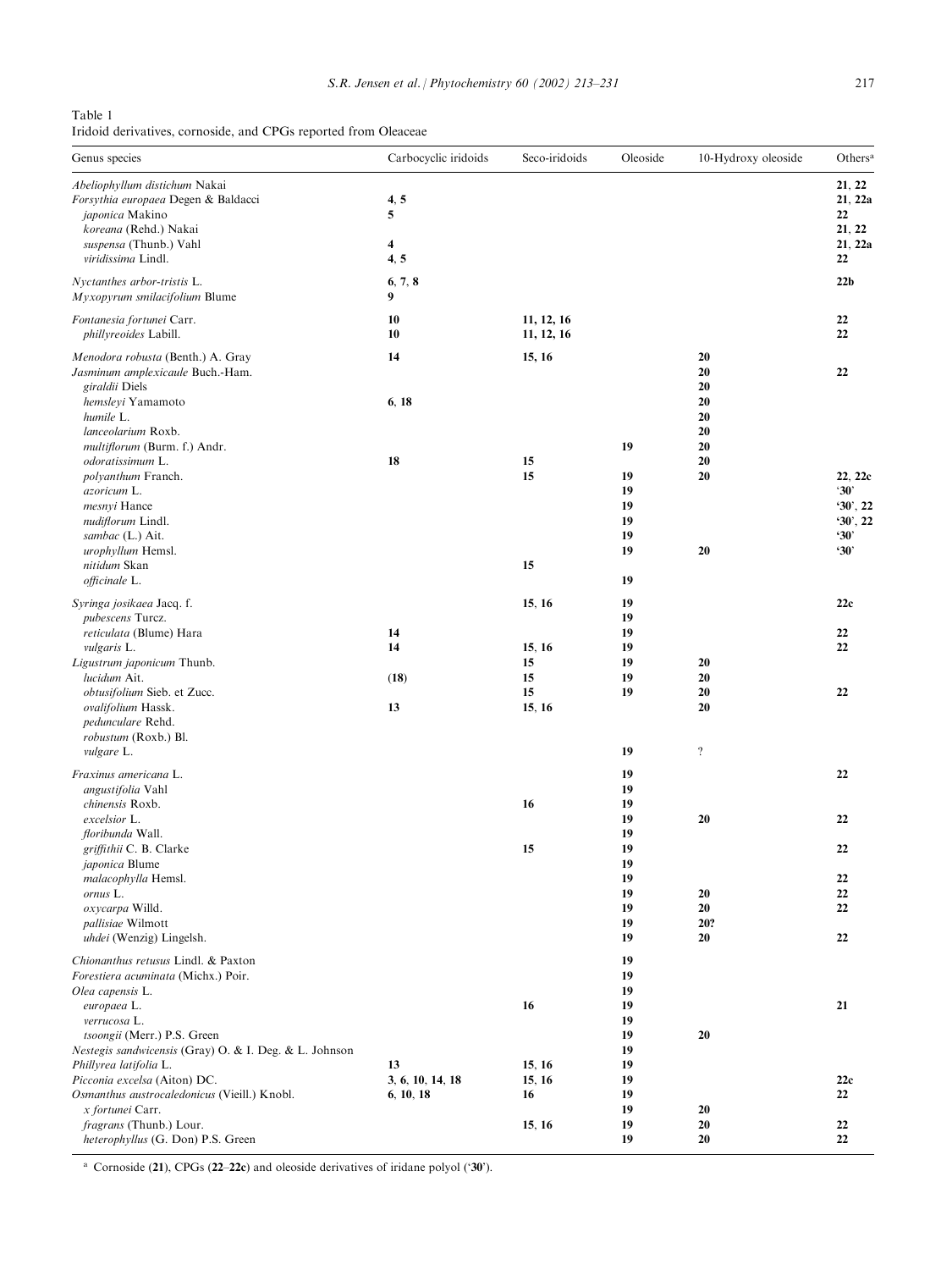similar compounds (Yamamoto et al., 1998). Leaves of seven species of *Forsythia* investigated have been shown to contain CPGs (Kitagawa et al., 1988). Some contain verbascoside (22), some forsythiaside (22a) and one species, *F. koreana* contains both.



#### Formulae 2.

### 3.3. Nyctanthes

One of the two species has been investigated. Leaves or seeds of N. arbor-tristis L. are used in Ayurvedic medicine and much work has been done on this species. Rimpler and Junghans (1975) were the first to report the presence of an iridoid from the plant, namely nyctanthoside (8), obtained after hydrolysis of a crude extract. Later,  $6\beta$ -hydroxyloganin  $(7)$  was isolated together with a number of benzoyl and substituted cinnamoyl esters of 7 and 8 (Purushothaman et al., 1985; Rathore et al., 1989; 1990; Venkatanarasimhan et al., 1991; Stuppner et al., 1993; Singh et al., 1995). One report also describes a benzoyl ester of loganin (6), namely arborside B (Shrivastava et al., 1990). A single CPG has been isolated from N. arbor-tristis (Mathuram et al., 1997) and named nyctoside. We have, however, by an inspection of the data given for nyctoside, discovered that the compound is identical to the known calceolarioside C (22b) (Nicoletti et al., 1988) and the name nyctoside is thus redundant.

# 3.4. Myxopyrum

A small genus with four species. During this project, we have investigated a single leaf of M. smilacifolium Blume and were able to isolate myxopyroside (9) and two esters of 9, each with an acetyl and a methoxycinnamoyl group (Franzyk et al., 2001). No CPGs could be detected in this small amount of plant material.

# 3.5. Fontanesia

The presence of iridoids in this genus with two species was first perceived when Budzikiewicz et al. (1967) after treatment of a crude extract of F. phillyreoides Labill.

with ammonia were able to isolate three monoterpene alkaloids, fontaphillin (26), gentianin (28) and 4-aminonicotinic acid. The authors realized that the two former compounds were artifacts formed by the ammonia treatment of iridoids present in the plant. We could confirm this when we reinvestigated the plant (Damtoft et al., 1994b) since we found the three compounds  $(10-12)$  together with secologanoside  $(16)$ , fontanesioside (12a) and the artifact swertiamarin (27). It is well known that 27 by treatment with acid followed by ammonia gives rise to 28 (Budzikiewicz et al., 1967; Frederiksen and Stermitz, 1996), and in our hands 12 was very easily converted to 27 simply by standing. Likewise, 12a would probably be converted to fontaphillin (26). F. fortunei Carr. was found to contain mainly the same compounds and also the ester 12b (Damtoft et al., 1995a). Verbascoside (22) was present in both species.





# 3.6. Menodora

Since this genus with 24 species had not previously been investigated for iridoids, we undertook an examination of M. robusta (Benth.) A. Gray. The main compound present was jasminoside (37), while minor constituents were epikingisidic acid (15), secoxyloganin (16a), ketologanin (18), and mono- and dimethyl esters of 10-hydroxyoleoside (20). No CPGs could be detected in this species.

## 3.7. Jasminum

The largest genus with more than 200 species. Since many species of *Jasminum* are used medicinally, particularly in Asian medicine, a fair number of these have been chemically investigated. The first report on iridoids in the genus was a work on *J. primulinum* Hemsl.  $(=J.$  mesnyi Hance) published by Kamikawa et al. (1970) which described the structure of jasminin (29), an ester between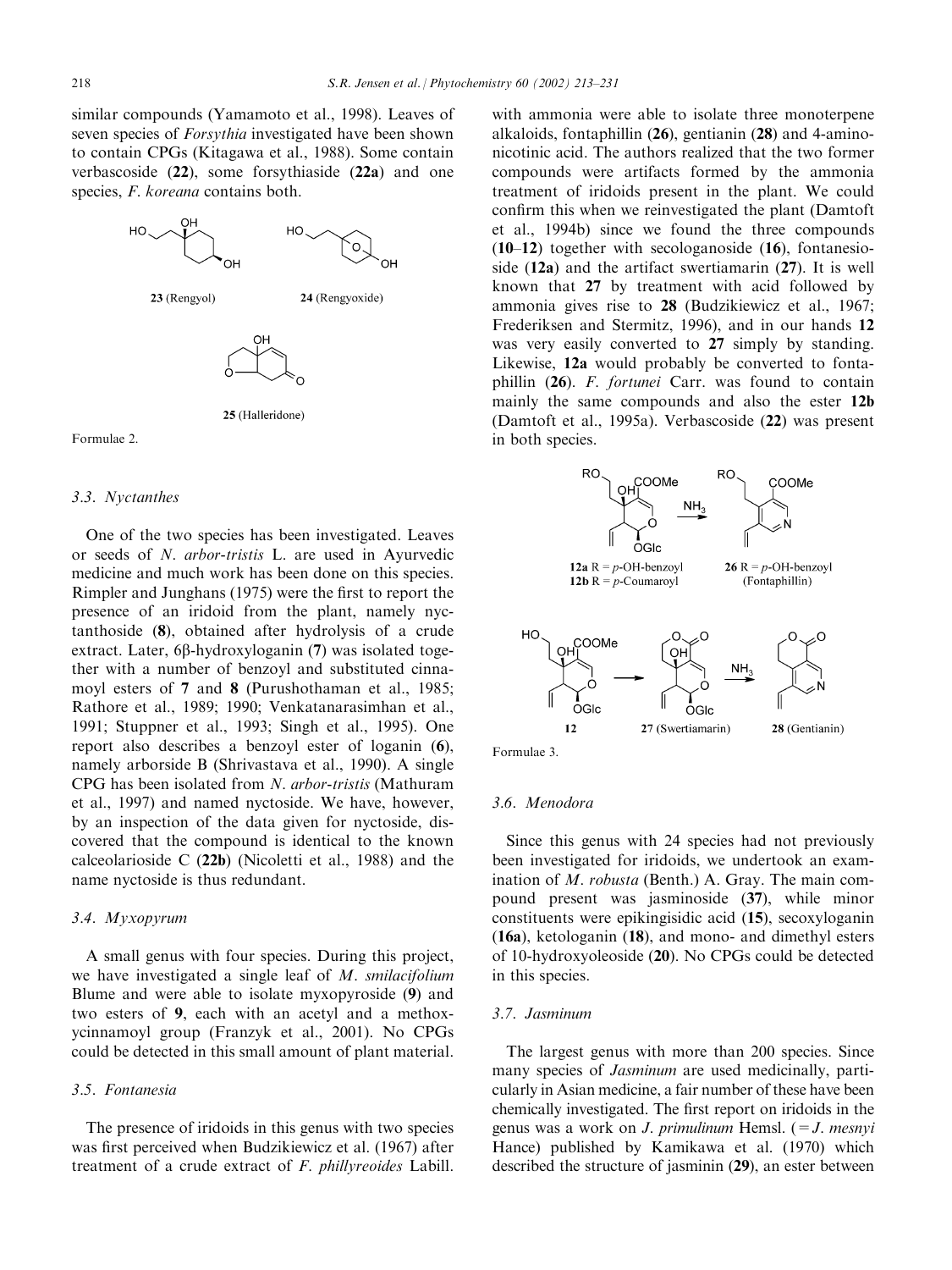oleoside (19) and the substituted iridane triol (30). A number of additional compounds of similar structure were later isolated from this species by Inoue et al. (1985, 1991), Tanahashi et al. (1989) and by He and Yang (1989).

Also J. sambac (L.) Ait. was shown to contain this type of iridoid glucosides as first demonstrated by Ross et al. (1982). In more recent reports on this species by Tanahashi et al. (1987, 1988) and Zhang et al. (1995) a number of very complicated structures were found; these had one iridane and one to three oleoside moieties such as sambacoside A (31). Also present was sambacolignoside (32), consisting of an oleoside moiety esterified to a lignan glucoside. Chemically, J. azoricum L. was similar to the above, containing jasminin (29) and some analogues (Ross and Abdel-Hafiz, 1984; Ross et al., 1986) together with 31 and other oligomeric glucosides (Somanadhan et al., 1998).



Formulae 4.

Shen and Hsieh (1997a,b) have reported a number of jasminin-like compounds from J. urophyllum Hemsl. This species also contains a number of oligomeric glucosides like 31 (the stereochemistry in the iridane moiety

may vary) together with an oleosyl lignan named jasurolignoside (Shen et al., 1998). This species also have two derivatives of 10-hydroxyoleoside (20), although as minor constituents.

Like the former species, *J. nudiflorum* Lindl. contains a number of oligomeric compounds, in this case oleosyl esters of two iridane analogues different from those found in the above species (Tanahashi et al., 1999a, 2000).

Thus, oleosyl iridane esters were present in all the five species reviewed above. Notably, the remaining species chemically investigated seem not to contain such compounds. Among these, J. nitidum Skan appear to be unique in apparently not having oleoside derivatives present at all. In an investigation of this plant Shen et al. (2000) only found two phenylethyl esters of epikingisidic acid (15), namely fliederoside and lilacoside  $($  = syringalactone A and B; 33 and 34, respectively). Conversely, *J. grandiflorum* L.  $(=J.$  *officinale* L.) contains mainly esters of oleoside, namely ligstroside (35) and oleuropein (36), compounds which are present in most genera of the family (Somanadhan et al., 1998; Tanahashi et al., 1999b).



Formulae 5.

In a work on the distribution of verbascoside (22) and similar CPGs, Andary et al. (1992) reported that these were present in the yellow-flowered *J. nudiflorum* and *J.* mesnyi, but absent from the white-flowered J. sambac, J. azoricum and J. officinale.

The remaining eight species investigated are all characteristic by containing compounds derived from 10 hydroxyoleoside (20). Thus, jasminoside (37), a cinnamic ester of 20, was first encountered in J. humile L. by Inoue et al. (1982a). Jasminoside and the coumaroyl analogue jaslanceoside B (38) were also found in J. giraldii Diels by Shen et al. (2000) and in J. lanceolarium Roxb. (Shen and Lin, 1996; Shen et al., 1997). Such compounds were also present in J. odoratissimum L. (Trujillo et al., 1996) together with some esters of epikingisidic acid (15) (López et al., 1997) and the aglucone of ketologanin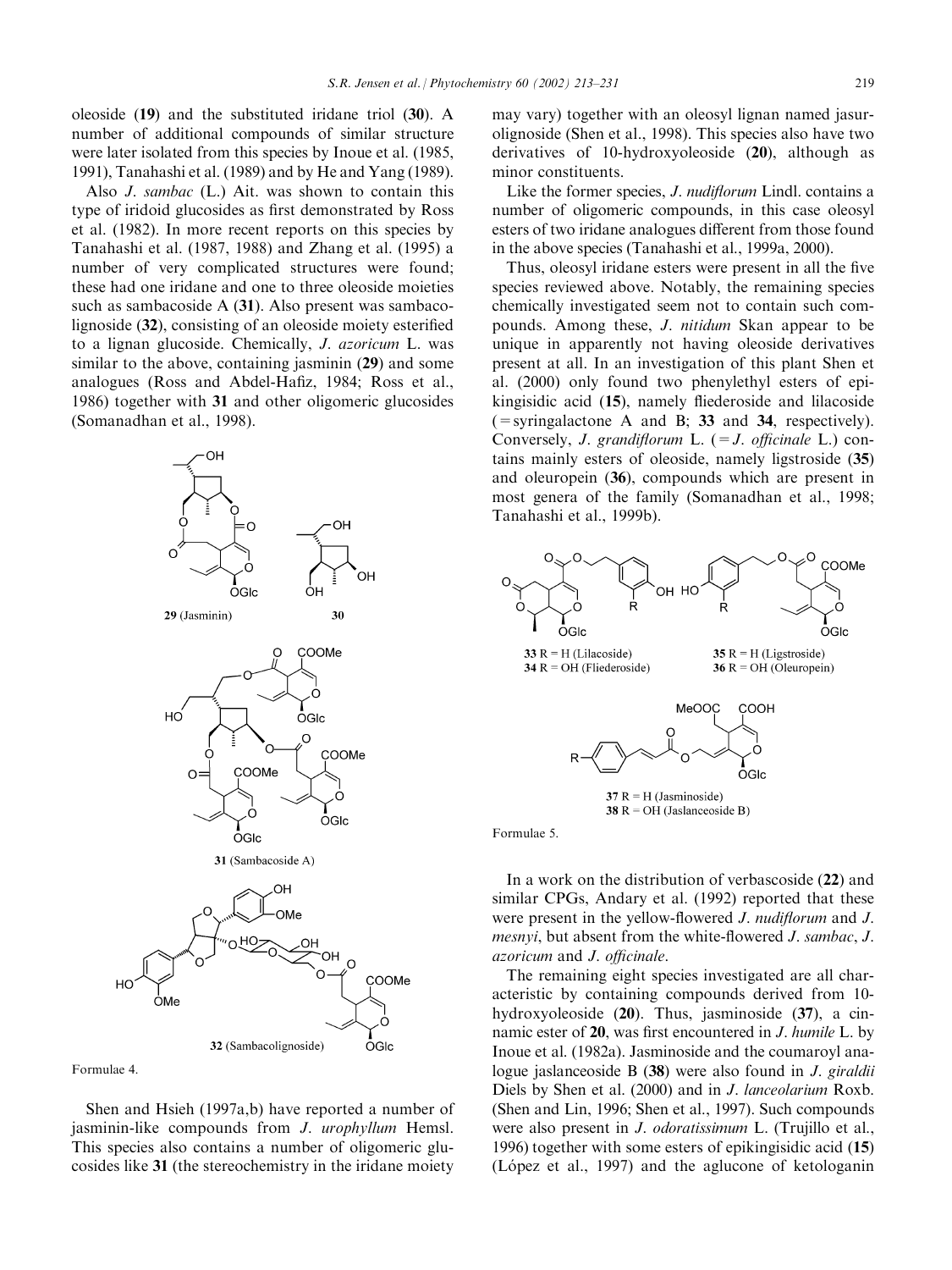$(18)$  (Pérez et al., 1999). Likewise, derivatives of 20 were encountered in J. amplexicaule Buch.-Ham. (Shen et al., 1999), which also contained some di- and trimeric iridoids like jasamplexoside A (39) and B (40), respectively, as well as verbascoside (22) (Tanahashi et al., 1992a). From J. hemsleyi Yamamoto jasminoside (37), ketologanin (18) and loganin (6), together with a number of terpenoid esters of the latter were isolated. Jashemsloside A (41) and C (42) are examples of these (Tanahashi et al., 1995, 1996a).

J. polyanthum Franch. has been very thoroughly investigated. From a locally collected unspecified plant material, Shen's Taiwanese group isolated epikingiside (15a) and methyl esters of 19 and 20 as well as ligstroside (35) and oleuropein (36). Also present were verbascoside (22) and oleoacteoside (22c), an ester of 22 with oleoside 11 methylester (19a) (Shen et al., 1996a,b). On the other hand, Tanahashi's group from Japan examined the dried flowers—known as ''Ye su xin'' in Chinese medicine—which were obtained from a commercial source. The flowers gave a wealth of different compounds which were reported in five papers (Tanahashi et al., 1996b, 1997a,b; Takenaka et al., 1998a,b). Besides the common ligstroside and oleuropein, this plant contained many di- and trimeric secoiridoids similar to the jasamplexosides (39 and 40), and in addition to these several oleoside esters of linear terpenoids: jaspogeranoside A (43) is such a compound. It is notable that the two plant samples are so different in content, and it seems questionable that they are indeed from the same species.

The last species investigated, *J. multiflorum* (Burm. f.) Andr., contains mainly derivatives of 10-hydroxyoleoside (20) (Chen et al., 1991; Shen et al., 1990) but in addition a unique series of seven-membered lactones exemplified by jasmolactone C and D (44 and 45) (Shen and Chen, 1989, 1994).

# 3.8. Syringa

Only four of the about 20 species from this genus with many ornamentals have been investigated. Early work was concentrated on S. vulgaris L. from which Birkofer et al. (1968) reported a compound which they named acteosid. However, this compound had previously been isolated from Verbascum sinuatum and named verbascoside (22) by Scarpati and Delle Monache (1963). Asaka et al. (1970) isolated syringopicroside (46) while Popov (1975) and Popov et al. (1975) reported the presence of two compounds named syringoxide (47) and syringenone, but the evidence given for the structures is not convincing, and none of these two compounds has been encountered in later works. Sticher et al. (1982) presented the structures of fliederoside (33) and lilacoside (34) from this species, but gave no experimental data. Later, Kikuchi et al. (1987, 1988) reported the presence of oleuropein (36) together with a number of



Formulae 6.

other esters of oleoside as well as epikingiside (15a) and the previously reported esters 33 and 34 (which here were named syringalactone A and B). Recently, also the minor constituents epikingisidic acid (15) and secologanoside (16) were reported (Damtoft et al., 1995c).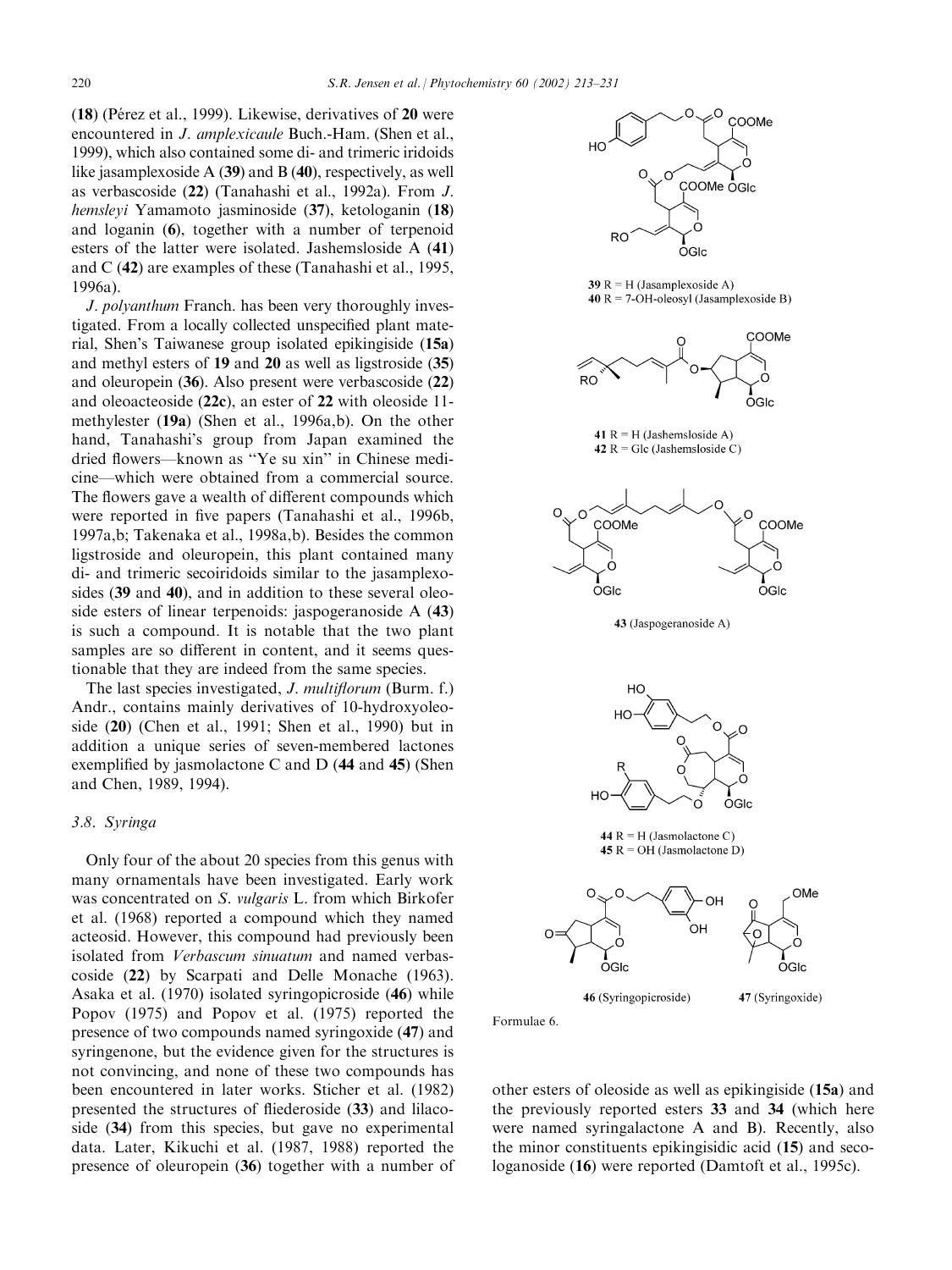From S. reticulata (Blume) Hara several phenylethyl esters of ketologanic acid (14) were isolated together with three esters of oleoside (19a, 35, 36) (Kikuchi and Yamauchi, 1987). Later, Kikuchi and Yamauchi's group (Kikuchi et al., 1989a) also isolated oleoacteoside (22c) and oleoechinacoside, both being CPGs esterified with oleoside 11-methyl ester (19a). The bark of S. amurensis Rupr.  $[=S$ . reticulata (Blume) Hara subsp. amurensis (Rupr.) P. S. Green & M. C. Chang] also gave three esters of oleoside (35, 36, 50) as well as verbascoside (22) (Kurkin et al., 1992). Recently, S. josikaea Jacq. f. (Damtoft et al., 1993a,1995c) was found to contain oleoside esters similar to those reported from the former species as well as epikingiside (15a) and secologanoside (16). Finally, stem bark of S. velutina Kom.  $(=S. \text{pubescens Turcz})$  was found to contain 35 and 36 (Park et al., 1999).

# 3.9. Ligustrum

This is a genus with about 45 species, and seven of these have been investigated chemically. The compound ligstroside (35) was first reported from L. obtusifolium Sieb. et Zucc. (Asaka et al., 1972). Later, 10-hydroxyligstroside and verbascoside (22) (Kikuchi and Yamauchi, 1984) as well as ibotalactone A, B and oleonüzhenide

(48, 49 and 51, respectively) were found in this species (Kikuchi et al., 1989b).

The iridoids nüzhenide  $(50)$  and oleuropein  $(36)$  were the first compounds reported from the fruits of L. japonicum Thunb. and L. lucidum Ait. (Inouye and Nishioka, 1972), the two species apparently being very similar in iridoid content. Later, the leaves of both plants gave the 10 hydroxy-analogue of oleuropein together with the aldehydes ligustaloside A and B (52 and 53) (Inoue et al., 1982b). Kikuchi and Yamauchi (1985a) also found the corresponding pair of compounds ligstrosidic acid and oleuropeinic acid (54 and 55). The esterglucoside 51 as well as epikingiside (15a) and some oleoside esters were reported from L. japonicum (Fukuyama et al., 1987; Kuwajima et al., 1989). Recently, in an investigation of the leaves of L. lucidum (Kikuchi and Kakuda, 1999), 52 and 53 were found to be the main constituents together with small amounts of epikingiside (15a), its isomer kingiside, and two new compounds, namely the abnormal iso-epikingiside (56) and 8-demethyl-ketologanin. The fruits were also reinvestigated by He et al. (2001a,b) and from this source ligstroside (35) was the main glucoside, accompanied by some minor constituents. Among these were lucidumoside A and B, analogues of 35 and 36, respectively, with a saturated 8,9-bond.



Formulae 7.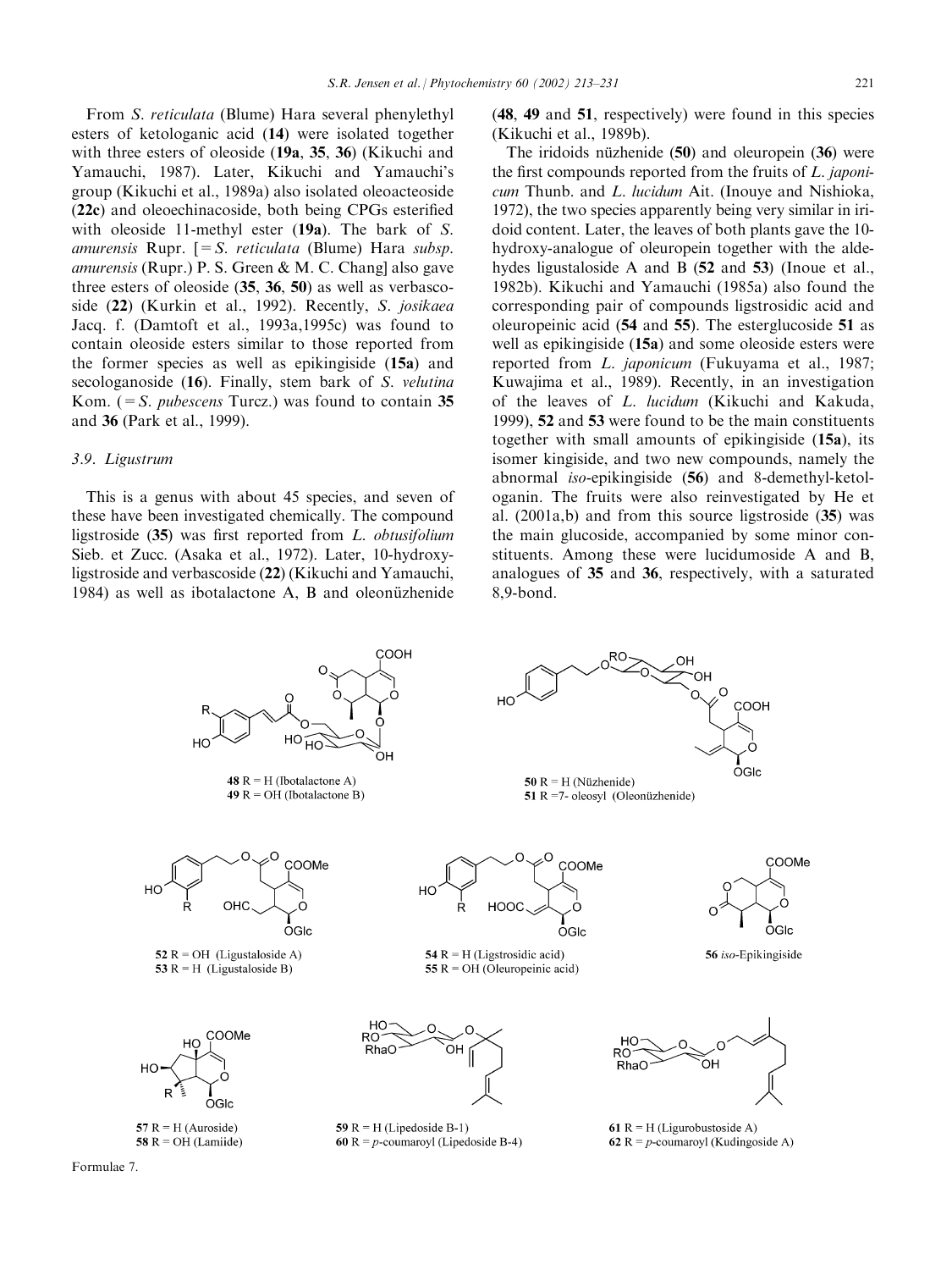From the foliage of L. ovalifolium Hassk. two iridoid glucosides auroside (57) and lamiide (58) were reported by Salama et al. (1990). As also noted by the authors, this finding was somewhat surprising since this type of compounds was unexpected in Oleaceae (Jensen, 1991). Consequently, we reinvestigated this species (Damtoft et al., 1993a). However, we could only find compounds earlier reported from the family, ligustaloside B (53) being the main constituent, accompanied by minor amounts of 13, 15 and 16. In a chromatographic investigation of  $L$ . *vulgare*  $L$ ., ligustaloside  $B(53)$  was again found to be the main secoiridoid glucoside together with 35, 36 and 52 in smaller amounts (Romani et al., 2000).

Two species, apparently without iridoids present, are known, namely L. pedunculare Rehd. and L. robustum (Roxb.) Bl. Other terpenoid glycosides are found in these plants, which in China are used as a tea (Ku-Ding-Cha). In the former several rhamnosylglucosides with or without a p-coumaroyl moiety attached were found (He et al., 1994b). The examples given here with linalool as the aglucone are lipedoside B-1 and B-4 (59 and 60). Later, several geraniol glycosides like kudingoside A (62) and also CPG-like compounds like osmanthuside B and D, which are similar in structure to verbascoside (22), were isolated from this source (Fukuda et al., 1996). A series of monoterpenoid glycosides (ligurobustosides A–C and E–K), mainly rhamnoglucosides of geraniol, were isolated from L. robustum (Tian et al., 1998). Examples are 61 and 62, the latter already known from L. pedunculare.

### 3.10. Fraxinus

From this genus 12 of the about 40 species have been investigated. Early work on leaves of F. japonica Blume ex K. Koch proved that oleuropein (36) was present in this species (Inouye et al., 1975a). Likewise, the bark of F. excelsior L. was shown to contain 10-hydroxyligstroside (Jensen and Nielsen, 1976), while more extensive work on the foliage (Damtoft et al., 1992b) gave, among others, oleoside 11-methylester (19a), ligstroside (35) and verbascoside  $(22)$ . From embryos of *F. americana* L. nüzhenide (50) and "Gl-3," a positional isomer of oleonüzhenide (51), as well as ''Gl-5,'' a glucoside of 50, were isolated (LaLonde et al., 1976). In a recent work on the foliage by Takenaka et al. (2000), a large number of compounds including the methyl esters of 19 as well as 35 and 22 were isolated. Also the unique compounds fraxamoside (63) and frameroside (64) were found in this species. The bark of *F. formosana* Hayata ( $=F$ . griffithii Clarke) gave ligstroside (35) (Sutarjadi et al., 1978), while leaves of this species also provided its positional isomer isoligustroside, as well as fraxiformoside (65) and verbascoside (22) (Tanahashi et al., 1992b). Continued work by Tanahashi et al. (1993a) furnished more compounds of the same type, one of which was framoside (66), an isomer of 65. Leaves of *F. malacophylla* Hemsl. gave among others 65

and fraximalacoside (68) together with verbascoside (22) (He et al., 1994a). From the leaves of F. chinensis Roxb. were obtained oleuropein (36), neooleuropein (67) and the unique frachinoside (69), an oleosyl ester of the coumarin cichoriin (Kuwajima et al., 1992). Foliage of F. angustifolia Vahl gave the compound ligstral (70), probably a rearrangement product of ligstroside (35), a major component in the plant (Limiroli et al., 1995). Also found were angustifoliosides A–C, glucosyl derivatives of 35, 36 and 67 as well as a number of more common iridoids (Calis et al., 1993, 1996). The taxon F. oxycarpa Willd. is usually considered a subspecies of *F. angusti*folia, but the chemistry is apparently different. Thus, the former taxon is reported to contain verbascoside together with a number of derivatives of 20 (Hosny, 1998), a type of compounds not reported from F. angustifolia.

The remaining three species investigated are all characterized by the presence of insularoside (72), probably formed by an oxidative cyclization of 66. Insularoside was first isolated from F. insularis Hemsl.  $(=F.$  floribunda Wall.) by Tanahashi et al. (1993b), where it was the main iridoid constituent, together with oleayunnanoside (73) (Tanahashi et al., 1993c), which had earlier been found in *Olea tsoongii*, but then had been assigned an incorrect structure (see below). Oleuropein (36) and desrhamnosylacteoside, an analogue of 22, were also isolated. In a later investigation (Tanahashi et al., 1998), two more glucosyl derivatives of insularoside (72) were discovered together with desrhamnosyloleoacteoside, an analogue of 22c. The Central American F. uhdei (Wenzig) Lingelsh. was originally considered a subspecies of F. americana L. but the chemistry is apparently quite different. Thus, insularoside (72), oleayunnanoside (73), 10-hydroxyligstroside and verbascoside (22) were found in this taxon (Shen et al., 1993). Later, uhdoside B (the 10-hydroxy-derivative of 72), ligstroside (35) and 10 hydroxyoleuropein were found (Shen and Chen, 1993, 1995). Insularoside has also been isolated from the bark of F. ornus L. (Iossifova et al., 1993), together with  $2^{\prime\prime}$ hydroxyornoside, a hydroxy-derivative of 72 different from uhdoside B. Finally, some additional compounds similar to 66 and 67 together with verbascoside (22) and some homologues were found (Iossifova et al., 1995, 1998, 1999). A review on the constituents of F. ornus has also been published (Kostova, 2001).

In a comparative work on F. ornus, F. excelsior, F. oxycarpa and F. pallisiae, the last three taxa were almost identical in iridoid and coumarin content, whereas F. ornus was the only one to contain insularoside (72) (Iossifova et al., 1997).

# 3.11. Chionanthus

This is a large, mainly tropical genus with 80–100 species, but only a single report has dealt with C. retusus Lindl. and Paxton from SE Asia and the sole iridoid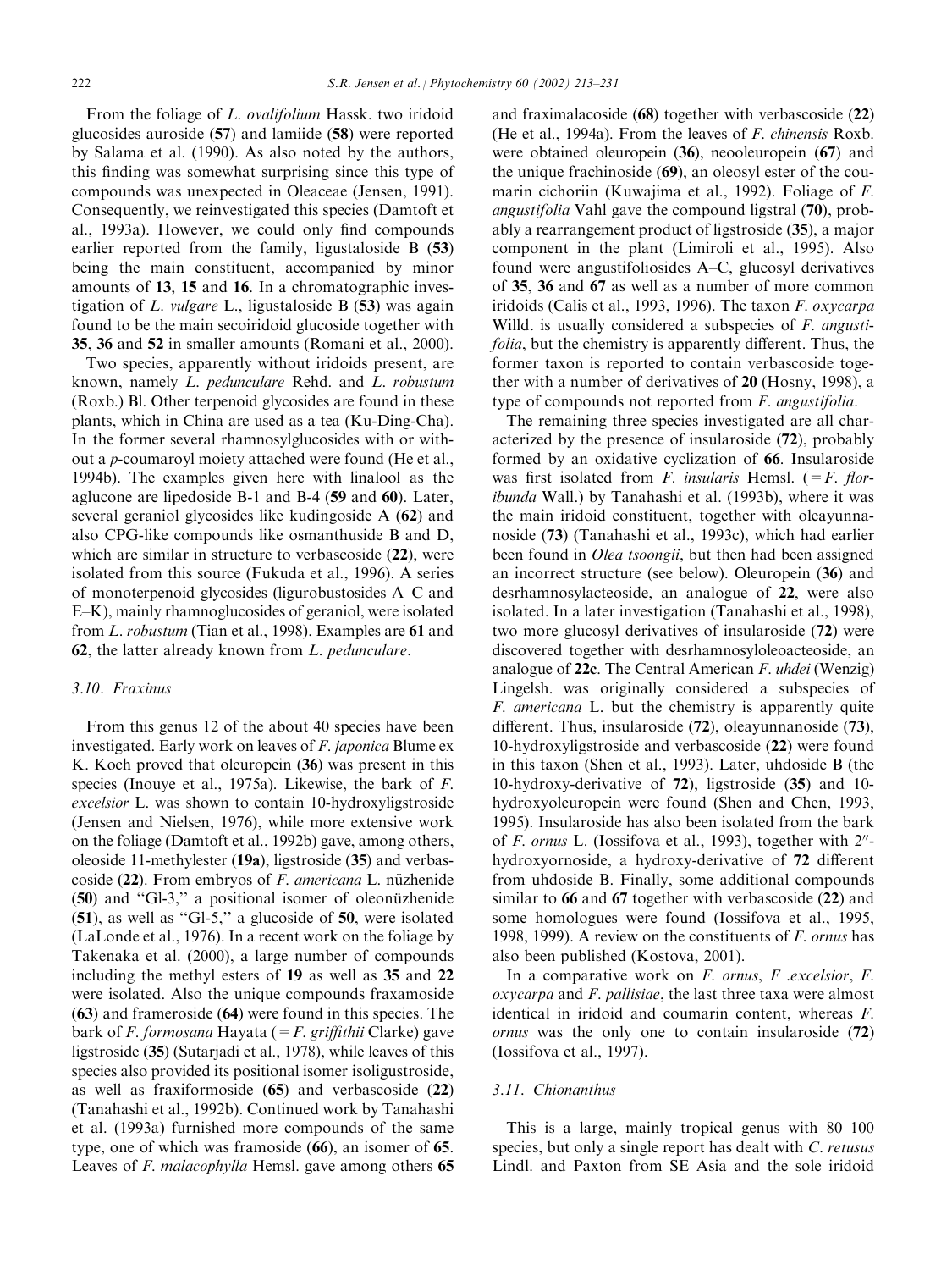

Formulae 8.

glucoside found was ligstroside (35) (Iwagawa et al., 1985).

# 3.12. Forestiera

No relevant chemical data have been published on this New World genus with 10–15 species. An investigation of small sample of freshly dried leaves of Forestiera acuminata (Michx.) Poir. was therefore undertaken (see Experimental). Only oleuropein (36) could be isolated.

### 3.13. Olea

The genus comprises about 40 Old World species. The compound oleuropein (36) was first isolated from leaves of olive (O. europaea L.) by Scarpati's group in Rome (Panizzi et al., 1960). In later work (Gariboldi et al., 1986), also the dimethyl ester of oleoside (19), ligstroside (35), as well as the rearranged aglucone 71, an analogue of ligstral were found—these are minor constituents of the plant and 71 is an artifact formed during isolation work (Limiroli et al., 1995). Also the secoxyloganin analogue of oleuropein (36) which was named oleuroside (74) has been reported from this species (Kuwajima et al., 1988). From olive fruits was again isolated a large amount of 36 accompanied by 35 and surprisingly, also a small amount of cornoside (21) was present (Bianco et al., 1993). Oleuropein (35) has also been isolated from bark of *O. europaea* L. subsp. *africana* (Mill.) Green and of *O. capensis* L. (Tsukamoto et al., 1985) as well as from leaves of O. verrucosa L. (Movsumov, 1994). Finally, from O. yuennanensis Hand.-Mazz.  $[=O.$ tsoongii (Merr.) P.S. Green] the presence of 10-hydroxyligstroside and 10-hydroxyoleuropein together with oleayunnanoside (73) (He et al., 1990) has been reported.

### 3.14. Nestegis

This is a small Pacific genus with five species and none of these have apparently been investigated for iridoids. Leaves from a herbarium sample of Nestegis sandwicensis (Gray) O. & I. Deg. & L. Johnson, gave oleuropein (36) and ligstroside (35) as the main components (see Experimental).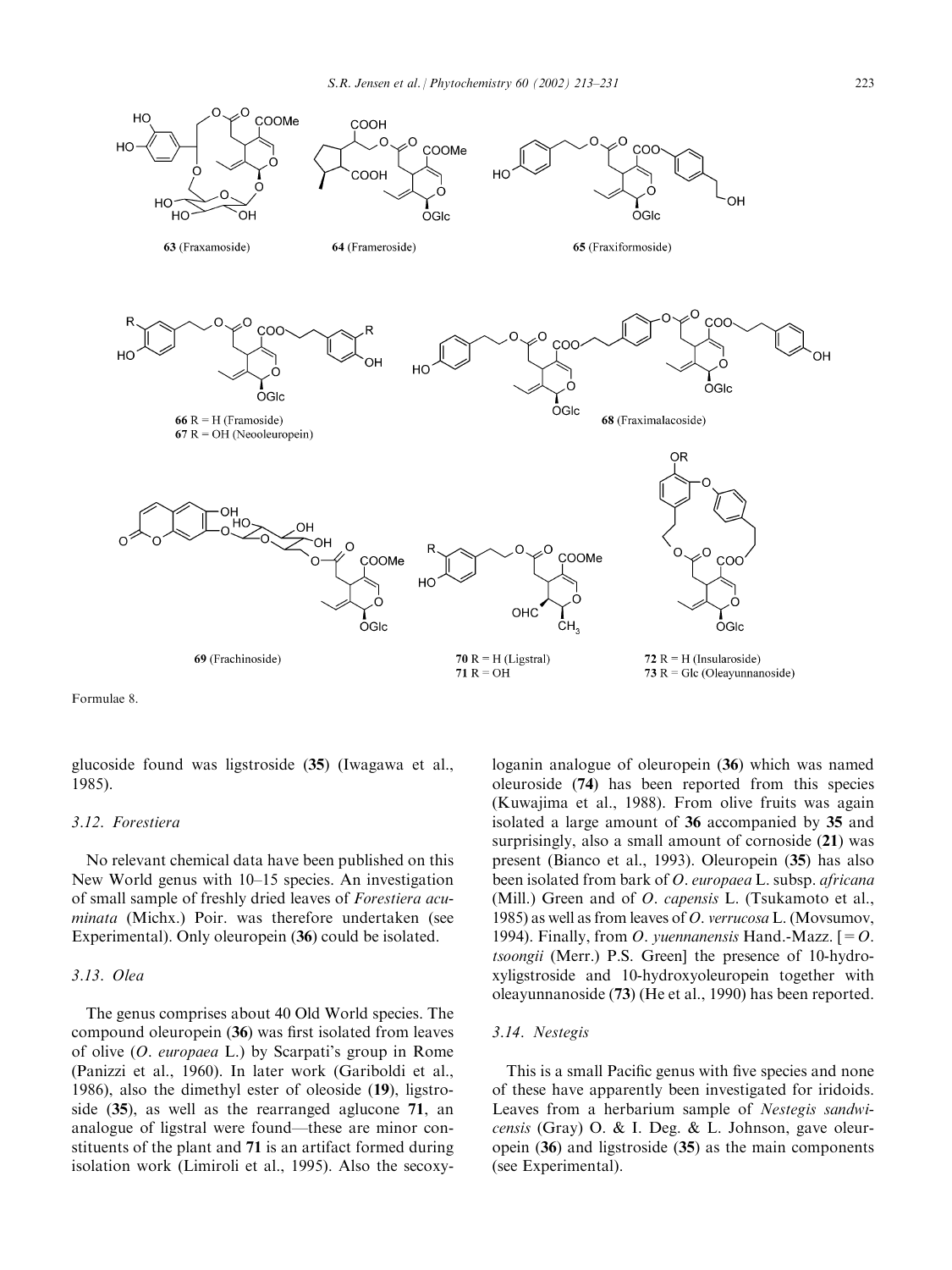

#### Formulae 9.

#### 3.15. Phillyrea

One of the two known species has been investigated and oleuropein (36) was found to be the main constituent with minor amounts of ligstroside (35) in P. latifolia L. (Popov et al., 1975; Damtoft et al., 1993a; Díaz et al., 2000). Other minor constituents were 7-epiloganic acid (13), epikingisidic acid (15), secologanoside (16) as well as secoxyloganin (16a) (Damtoft et al., 1993a).

### 3.16. Picconia

The single species *P. excelsa* (Aiton) DC. has been investigated (Damtoft et al., 1997) and a number of compounds were found, the main ones being loganin (6), ketologanin (18), oleoacteoside (22c) and the bisiridoid picconioside I (75), the latter consisting of a molecule of deoxyloganic acid (3) esterified with a molecule of loganin (6). Minor constituents were among others the picconiosides II–V [monoterpenoid esters of loganin similar to jashemsloside A (41)], epikingisidic acid (15) and ligstroside (35).

# 3.17. Osmanthus

Of the approximately 30 species, four have been investigated. In O. fragrans (Thunb.) Lour. Inouye's group found two derivatives of 20, namely 10-acetoxyligstroside (76) and 10-acetoxyoleuropein (77) together with verbascoside (22) (Inouye et al., 1975b). Under the synonym O. asiaticus Nakai, this species was later reported to contain also several phenylethanoid esters similar to 22 (Sugiyama and Kikuchi, 1990a, 1991). More iridoids were also found, namely epikingiside (15a), secologanoside 7-methylester (an isomer of 16a), the dimethyl ester of oleoside (19), as well as 35/36 and

the corresponding 10-hydroxyligstroside and 10-hydroxyoleuropein (Sugiyama and Kikuchi, 1990b; Sugiyama et al., 1993). O. *ilicifolius* (Hassk.) Mouillefert  $[=O.$ heterophyllus (G. Don) P.S. Green] was found to be very similar to the previous species in iridoid content with 35/36, 76/77 and 22 present in addition to the unique hiiragilide (78) with an extra glucopyranosyl moiety present (Kikuchi and Yamauchi, 1985b). Except for 78, O. x fortunei Carr. was reported to contain the same compounds (Kikuchi and Yamauchi, 1985c). In contrast to the previous species, O. austrocaledonicus (Vieill.) Knobl. contained no derivatives of 10-hydroxyoleoside (20), but had ligstroside (35) and oleuropein (36) as the main constituents. Minor iridoids in this species were loganin (6), loganic acid (10), secoxyloganin (16a), ketologanin (18) and austromoside (79), a compound with both a secologanosyl and an oleosyl (16a and 19a) moiety present; verbascoside (22) and 6'-cinnamoyl verbascoside were also isolated (Benkrief et al., 1998).

# 4. Discussion

In order to classify the large number of compounds reviewed in Section 3, we have for each plant species listed the compounds under the simple parent iridoid glucosides 3–20 in Table 1. Furthermore, we have listed the findings of cornoside (21) and the CPGs, i.e. verbascoside and some analogues (22–22c) as well as an additional group of compounds seemingly of taxonomic interest, namely the glucoside esters from Jasminum containing the iridane polyol (30) or its isomers; in the table these are designated '30'.

Considering first the distribution of the CPGs, we see that these are widespread in the family, having been recorded from about half of the species investigated.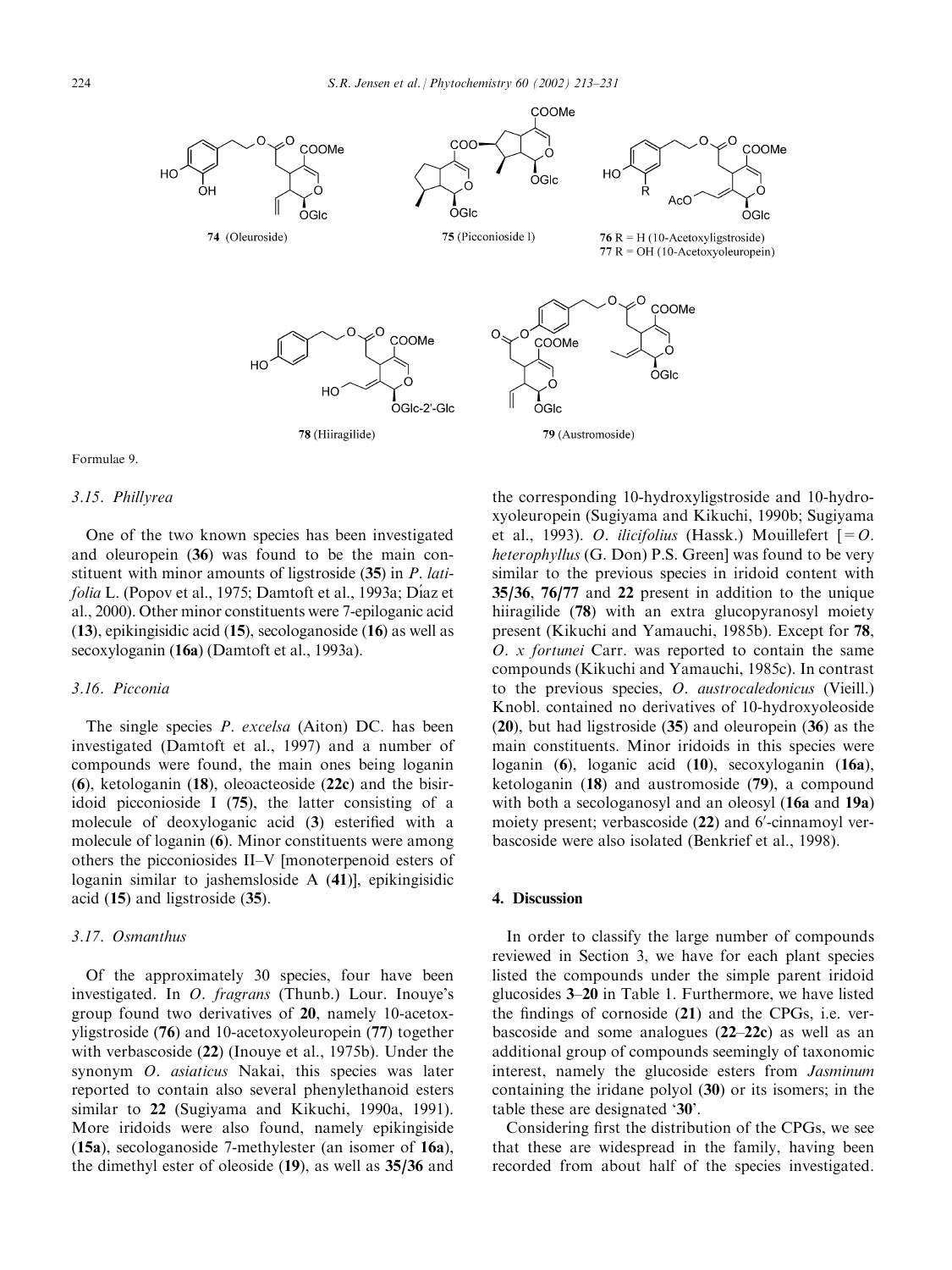However, they are not universal in Oleaceae as earlier believed (Damtoft et al., 1995b). Cornoside (21) has a much more limited distribution, being present only in Abeliophyllum, some Forsythia species and in fruits of Olea europaea.

Iridoid glucosides are present in almost all genera and species of Oleaceae investigated for them, sometimes in considerable amounts. The only exceptions we are aware of are Abeliophyllum distichum and the two species of Ligustrum listed in Section 4 together with an insufficient sample from a herbarium specimen of Dimetra craibiana Kerr (Franzyk et al., 2001); a fresh sample may prove different.

Inspection of the iridoid distribution patterns (Table 1) reveals some interesting correlations with the tribal divisions of Wallander and Albert (2000) shown in Fig. 7. In the tribe Forsythieae, all the species of Forsythia contain only carbocyclic iridoids from route Ia (Fig. 2) while the single species of *Abeliophyllum* appear not to contain iridoids at all. On the other hand, the rare cornoside (21) is present in both genera and thus complement the iridoids as a taxonomic marker for this tribe.



Fig. 7. Cladogram of a simplified chloroplast DNA phylogeny showing the tribal divisions of Wallander and Albert (2000).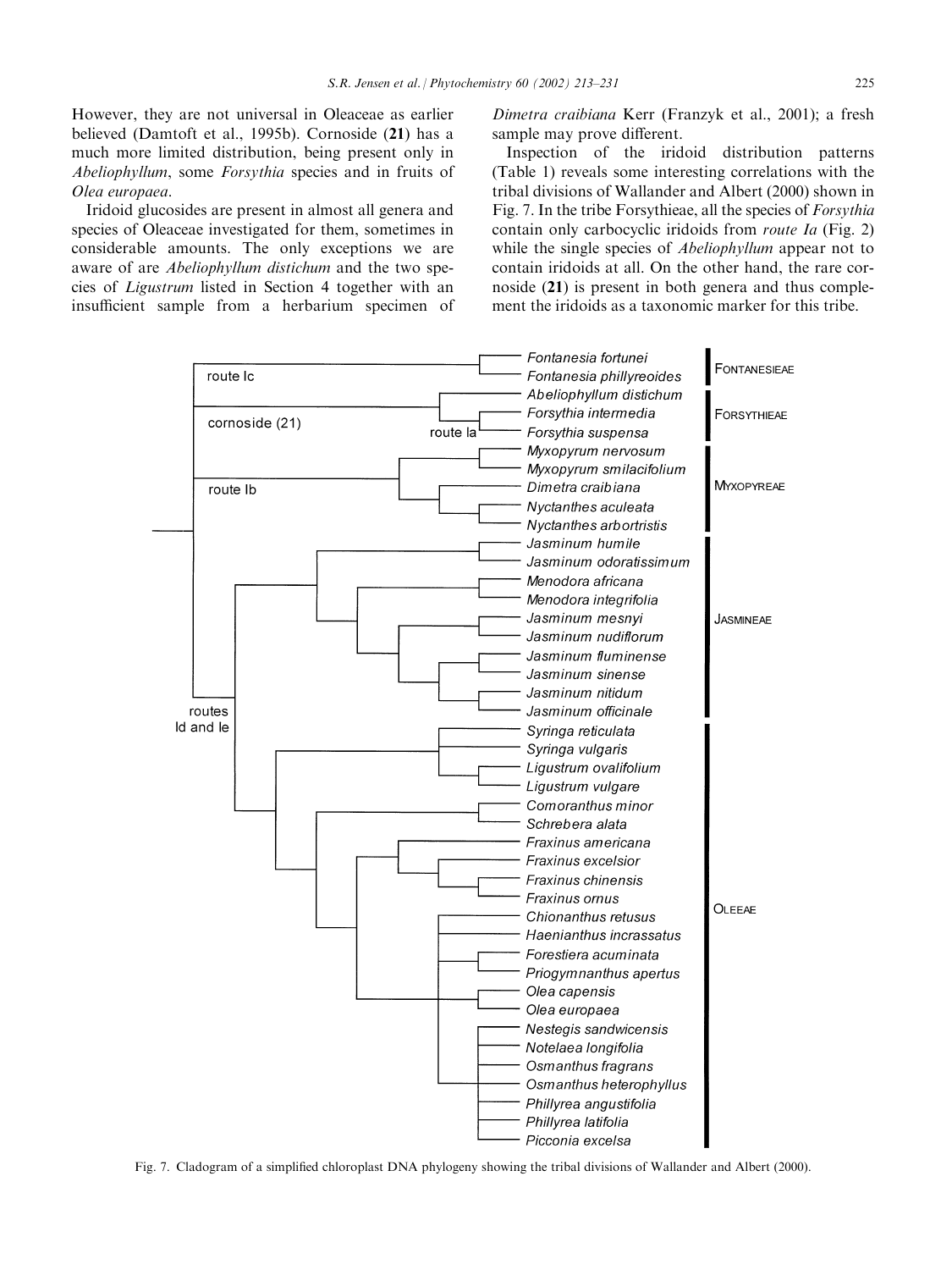In the next tribe, Myxopyreae, only two of the three genera have been properly investigated, namely one species each of *Myxopyrum* and *Nyctanthes*, the limited material available from *Dimetra* probably being insufficient for this purpose. However, a series of unique carbocyclic iridoids were present in the two first genera. Although the biosynthesis has not been investigated, the oxidation patterns of the compounds allow to speculate that they are on the same biosynthetic pathway, namely that designated as route Ib above (Fig. 3). Another common feature of most of the iridoid glucosides isolated from Myxopyreae is that they are commonly acylated with one or more acid moieties, aliphatic or aromatic, at the hydroxyl groups of the aglucone.

The smallest tribe, Fontanesieae, is monogeneric and with only two species, which have both been investigated thoroughly. The iridoids found all belong to route  $Ic$  (Fig. 4) which in part is identical to the secoiridoid route (Fig. 1) found in most parts of Gentianales and in many taxa within Cornales. These compounds have not been encountered elsewhere in Oleaceae, so in this regard Fontanesia is the taxon of this family that is most reminiscent of Gentianales. However, the CPG verbascoside (22) is present in Fontanesia, and this type of compound has never been reported from Gentianales. In fact, the presence of CPGs are also a characteristic of the Lamiales families in which true secoiridoids are extremely rare [only a single occurrence has been reported in Lippia graveolens HBK. from Verbenaceae (Rastrelli et al., 1998)]. In Fontanesia, the finding of 5 hydroxylated secologanol derivatives like 12 and its esters 12a and 12b is also notable, since such compounds elsewhere is more or less limited to Gentianaceae where they are so far solely found as derivatives of the cyclized analogue swertiamarin (27) (Rodriguez et al., 1998; Jensen and Schripsema, 2002).

The remaining tribes all contain iridoids derived from route Id and Ie (Figs. 5 and 6) although compounds (15 and 16) from route Id are less common than those (19 and 20) from route Ie. In fact, except for the two species of Ligustrum without iridoids at all, derivatives of 19 and/or 20 seem to be obligatory in the remaining tribes.

Within tribe Jasmineae with Menodora and Jasminum we find that the single species of Menodora investigated is chemically similar to the largest group (eight species in Table 1) of Jasminum which all contain derivatives of 10-hydroxyoleoside (20); many of these, including Menodora, contain cinnamoyl esters of 20, e.g. jasminoside (37). Derivatives of 20 are virtually absent from the remaining species of Jasminum investigated, except for J. urophyllum with two derivatives of 20 isolated in trace amounts. Another group of five species [four of which belongs to sect. Trifoliolata (De Candolle, 1844)] including J. urophyllum all contain oleoside esters of the iridane polyol 30 or its isomers. Finally, the two remaining species, namely *J. nitidum* (sect. Unifoliolata) and J. officinale (sect. Pinnatifolia) seem to lack derivatives of both 20 and 30; on the other hand, they do not seem to be chemically related as the former contains esters of 15, the latter similar esters of 19.

When comparing the chemical results with the cladogram based on the cDNA sequences (Fig. 7), we find that Menodora is nested within the group of Jasminum, which is in accordance with the chemical results. And fortunately, we have some overlap in the species examined in the two investigations. Thus, in the cladogram J. humile and *J. odoratissimum* (sect. Alternifolia) appear to be as much related to Menodora as to the other species of Jasminum sequenced, and this fits extremely well with the chemical results, where the two species above and Menodora robusta belong to the (larger) group (Table 1) which is characterized by the presence of derivatives of 20. Next in the cladogram we find a branch with J. mesnyi and J. nudiflorum (sect. Trifoliolata) and these are the only representatives with known cDNA sequences of the group of species containing derivatives of 30. Finally, we see a clade with J. nitidum and J. officinale which (although they are not chemically similar at all) are characterized by lacking derivatives of both 20 and 30. Thus, the chemical results show an unexpectedly good correlation with the cladogram regarding this tribe.

The remaining taxa in the cladogram constituting tribe Oleaceae are remarkably close to each other and this is reflected in the chemistry. Thus all species, for which chemical data are available, within the last 10 genera (Syringa to Osmanthus) almost consistently contain esters of oleoside (19) and 3 of them also have esters of 10-hydroxyoleoside (20). The only exceptions to this are Jasminum nitidum with derivatives of 15, and the above-mentioned (Section 3.9) two species of Ligustrum with no iridoids at all.

Regarding the relationships to other orders, the chemistry of Oleeae could be consistent with a position next to or within Lamiales due to the common presence of CPGs, which otherwise have only been reported sporadically from other taxa (Jensen, 1992). The secoiridoids in Oleaceae are, except for those found in Fontanesia, mainly of the oleoside type, an unusual kind of compounds not known from Gentianales. In fact, Loasaceae is the only other source from which such iridoids have been reported; thus, derivatives of 10 hydroxyoleoside (20) appear to be characteristic for Cajophora (Nicoletti et al, 1996; Müller et al., 1999, Weigend et al., 2000) but they are not found elsewhere at all. As stated above (Section 2), Lamiales are mainly characterized by containing decarboxylated iridoids (aucubin, catalpol, etc.) which are derived from epideoxyloganic acid (*route II*), but many exceptions are found. Thus, some Verbena species (Jensen et al., 1989), Nuxia, Stilbaceae (Jensen et al., 1998), and Thunbergia (Frederiksen et al., 1999) are known to produce iridoids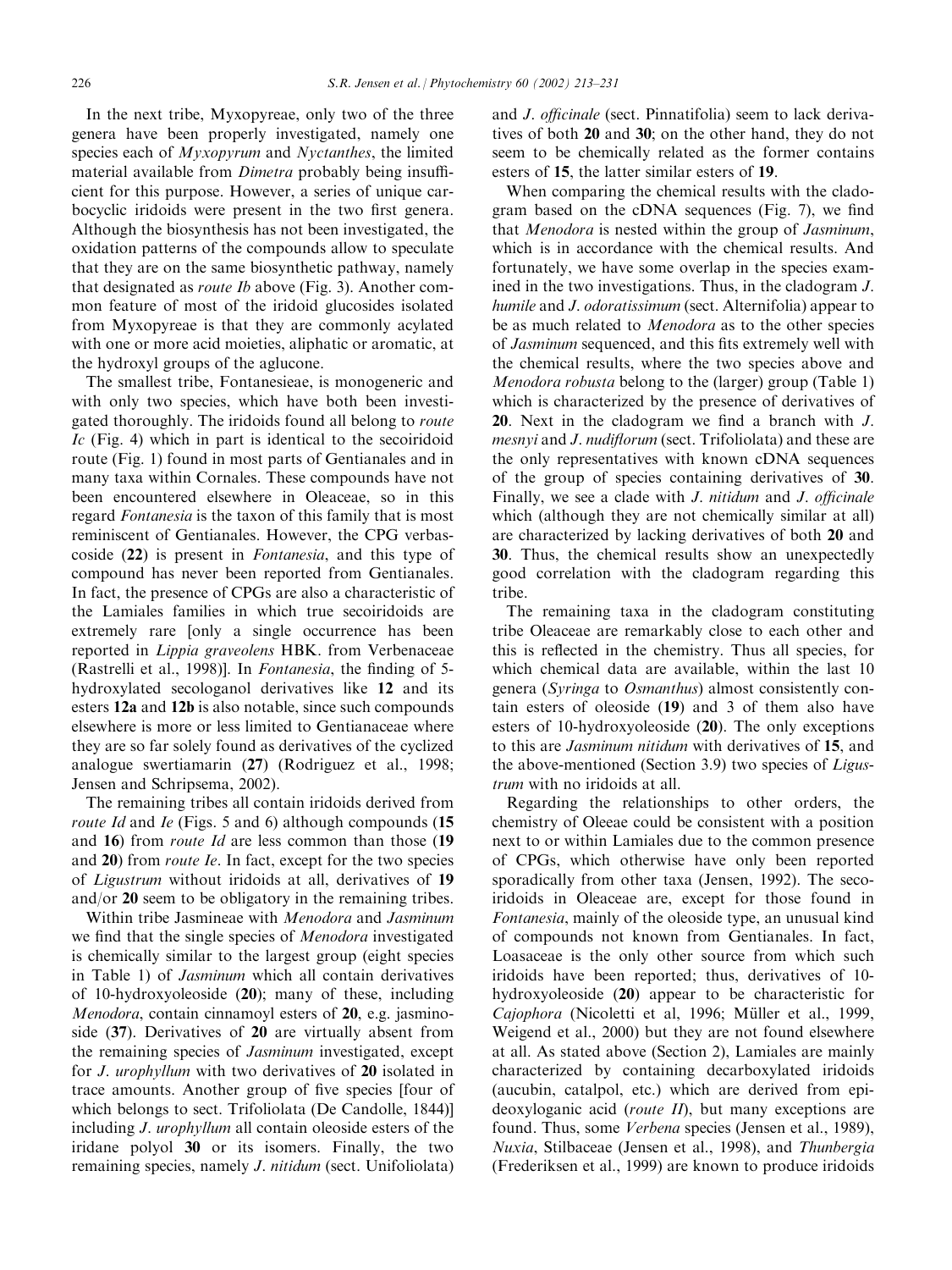### 5. Experimental

# 5.1. Menodora robusta (Benth. A) Grey

This was collected in the East of Telsen City, Chubut, Argentina in November 1998 by Dr. J.M. Quiroga and dried (voucher no. 8 was identified by Dr. A.M. Beeskow and deposited at The Botanical Garden of CEN-PAT, Puerto Madryn). *Work-up*: dry twigs (57 g) were homogenized with EtOH (200 ml) and left for 4 days. Evaporation and partitioning between  $Et<sub>2</sub>O$  and  $H<sub>2</sub>O$ gave a crude aq. extract (2.92 g). In order to increase retention for acid constituents this was dissolved in 10% aq HOAc before chromatography on a Merck Lobar RP18 column (size C), eluting with  $H_2O-MeOH$ mixtures (4:1 to 1:1). After the polar front, a fraction (70 mg) containing epikingisidic acid (15) and 10 hydroxyoleoside 7-methyl ester (20a) in 1:1 proportion was eluted. This was followed by 10-hydroxyoleoside dimethyl ester (20b, 240 mg), 7-ketologanin (18, 20 mg), secoxyloganin (16a, ca. 25 mg), a fraction (560 mg) containing a complex mixture of phenylethanoid esters of 10-hydroxyoleoside 7-methyl ester, and finally the main component jasminoside (37, 860 mg) was obtained. The known compounds were identified by their  ${}^{1}H$  and  ${}^{13}C$ NMR spectra and by comparison with published data; 15: Damtoft et al. (1993b), 20b: Trujillo et al. (1996), 18: Damtoft et al. (1995c), 16a: Damtoft et al. (1995b), 37: Inoue et al. (1982a). The compound 20a has not so far been described in the literature, but we have isolated it earlier from Cajophora cernua (Loasaceae) (Rodriguez and Jensen, in preparation).

#### 5.2. Forestiera acuminata (Michx.) Poir.

This was collected from a greenhouse specimen originating from Cape Girardeu Co., MO, USA [voucher: "E. Wallander 106" in Göteborg Herbarium (GB)]. Dry leaves (0.7 g) were extracted with EtOH as above to give a crude extract (60 mg). A  $^1$ H NMR spectrum of this was dominated by the signals of oleuropein  $(36)$ . Chromatography as above gave only 36 (20 mg), identified by the  ${}^{1}$ H and  ${}^{13}$ C NMR spectrum.

# 5.3. Nestegis sandwicensis (Gray) O. & I. Deg. & L. Johnson

This was collected at Hawaii Loa Ridge, Oahu, Hawaii, USA in September 1998 [voucher: ''A. Yoshinaga s.n.'' in Herbarium of Honolulu (HLA)]. Dry leaves (4.35 g) treated as above gave a crude extract (350 mg), from which oleuropein (36; 20 mg) and impure ligstroside (35; 80 mg) were isolated and identified as above.

### Acknowledgements

We thank Drs. J.M. Quiroga, CONICET, Argentina and Wayne Harris, Australia for material of Menodora robusta and Nestegis sandwicensis, respectively.

### References

- Andary, C., Tahrouch, S., Marion, C., Wylde, R., Heitz, A., 1992. Caffeic glycoside esters from Jasminum nudiflorum and some related species. Phytochemistry 31, 885–886.
- Asaka, Y., Kamikawa, T., Tokoroyama, T., Kubota, T., 1970. The structure and absolute configuration of syringopicroside. Tetrahedron 26, 2365–2370.
- Asaka, Y., Kamikawa, T., Kubota, T., Sakamoto, H., 1972. Structures of secoiridoids from Ligustrum obtusifolium Sieb. et Zucc. Chemistry Letters, 141–144.
- Benkrief, R., Ranarivelo, Y., Skaltsounis, A.-L., Tillequin, F., Koch, M., Pusset, J., Sévenet, T., 1998. Monoterpene alkaloids, iridoids and phenylpropanoid glycosides from Osmanthus austrocaledonica. Phytochemistry 47, 825–832.
- Bianco, A., Lo Scalzo, R., Scarpati, M.L., 1993. Isolation of cornoside from Olea europaea and its transformation into halleridone. Phytochemistry 32, 455–457.
- Birkofer, L., Kaiser, C., Thomas, U., 1968. Acteosid und Neoacteosid; Zuckerester aus Syringa vulgaris (L.). Z. Naturforsch. 23b, 1051– 1058.
- Budzikiewicz, H., Horstmann, C., Pufahl, K., Schreiber, K., 1967. Isolierung von Fontaphillin, Gentianin und 4-Amino-nikotinsäuremethylester von Fontanesia phillyreoides Labill. Chem. Ber. 100, 2798–2806.
- Calis, I., Hosny, M., Khalifa, T., Nishibe, S., 1993. Secoiridoids from Fraxinus angustifolia. Phytochemistry 33, 1453–1456.
- Calis, I., Hosny, M., Lahloub, M.F., 1996. A secoiridoid glucoside from Fraxinus angustifolia. Phytochemistry 41, 1557–1562.
- Chen, H.-Y., Shen, Y.-C., Chen, C.-H., 1991. Jasmultiside, a new secoiridoid glucoside from Jasminum multiflorum. J. Nat. Prod. 54, 1087–1091.
- Dahlgren, G., 1999. The last Dahlgrenogram, a system of classification of the dicotyledons. In: Tan, K. (Ed.), Plant Taxonomy, Phytogeography and Related Subjects: The Davis and Hedge Festschrift. Edinburgh Univ. Press, Edinburgh, pp. 237–260.
- Dahlgren, R.M.T., Jensen, S.R., Nielsen, B.J., 1981. A revised classification of the angiosperms with comments on correlation between chemical and other characters. In: Young, D.A., Siegler, D. (Eds.), Phytochemistry and Angiosperm Phylogeny. Praeger, New York, pp. 149–204.
- Damtoft, S., Jensen, S.R., Nielsen, B.J., 1992a. Biosynthesis of iridoid glucosides in Lamium album. Phytochemistry 31, 135–137.
- Damtoft, S., Franzyk, H., Jensen, S.R., 1992b. Excelsioside, a secoiridoid glucoside from Fraxinus excelsior. Phytochemistry 31, 4197–4201.
- Damtoft, S., Franzyk, H., Jensen, S.R., 1993a. Biosynthesis of secoiridoid glucosides in Oleaceae. Phytochemistry 34, 1291–1299.
- Damtoft, S., Jensen, S.R., Thorsen, J., 1993b. Kingisidic acid and 8 epi-kingisidic acid from Citronella gorgonha. Phytochemistry 34, 1071–1072.
- Damtoft, S., Franzyk, H., Jensen, S.R., 1994a. Biosynthesis of iridoids in Forsythia spp. Phytochemistry 37, 173–178.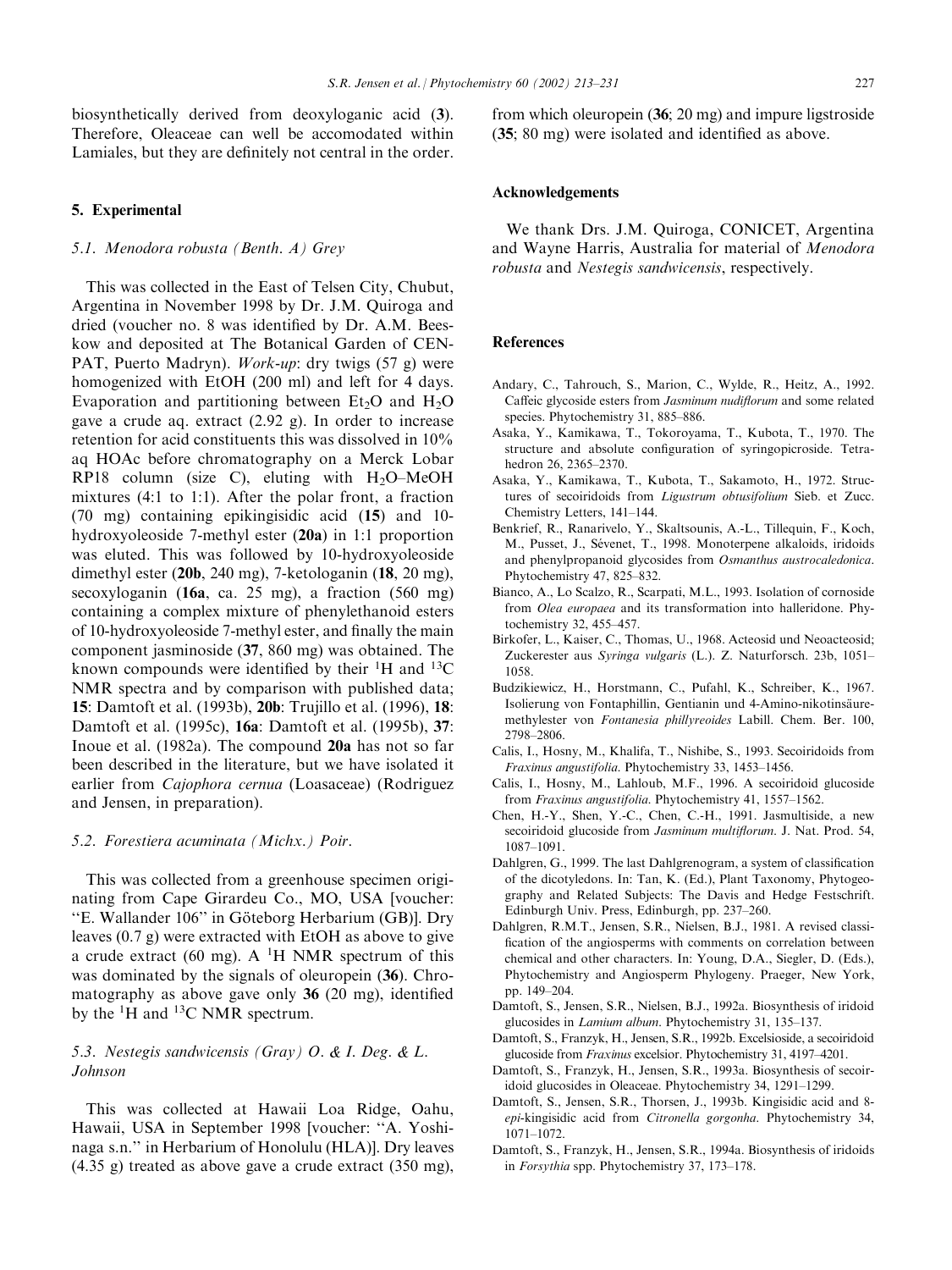- Damtoft, S., Franzyk, H., Jensen, S.R., 1994b. Fontanesioside and 5 hydroxy-secologanol from Fontanesia phillyreoides. Phytochemistry 35, 705–711.
- Damtoft, S., Franzyk, H., Jensen, S.R., 1995a. Biosynthesis of secoiridoids in the genus Fontanesia. Phytochemistry 38, 615–621.
- Damtoft, S., Franzyk, H., Jensen, S.R., 1995b. Biosynthesis of secoiridoids in Syringa and Fraxinus. Secoiridoid precursors. Phytochemistry 40, 773–784.
- Damtoft, S., Franzyk, H., Jensen, S.R., 1995c. Biosynthesis of secoiridoids in Syringa and Fraxinus. Carbocyclic iridoid precursors. Phytochemistry 40, 785–792.
- Damtoft, S., Franzyk, H., Jensen, S.R., 1997. Iridoid glucosides from Picconia excelsa. Phytochemistry 45, 743–750.
- De Candolle, A.P., 1844. Ordo CXXVIII. In: De Candolle, A. (Ed.), Jasmineae. Prodromus Systematis Naturalis Regni Vegetabilis 8, Paris, pp. 300–316.
- Díaz, A.M., Abad, M.J., Recuero, C., Villaescusa, L., Silván, A.M., Bermejo, P., 2000. In vitro anti-inflammatory activity of iridoids and triterpenoid compounds isolated from Phillyrea latifolia L. Biol. Pharm. Bull. 23, 1307–1313.
- Endo, K., Hikino, H., 1984. Structures of rengyol, rengyoxide and rengyolone, new cyclohexylethane derivatives from Forsythia suspensa fruits. Can. J. Chem. 62, 2011–2014.
- Franzyk, H., Jensen, S.R., Olsen, C.E., 2001. Iridoid glucosides from Myxopyrum smilacifolium. J. Nat. Prod. 64, 632–633.
- Frederiksen, S., Stermitz, F.R., 1996. Pyridine monoterpene alkaloid formation from iridoid glycosides. A novel PMTA dimer from geniposide. J. Nat. Prod. 59, 41–56.
- Frederiksen, L.B., Damtoft, S., Jensen, S.R., 1999. Biosynthesis of iridoids lacking C-10 and the chemotaxonomic implications of their distribution. Phytochemistry 52, 1409–1420.
- Fukuda, T., Kitada, Y., Chen, X.-M., Yang, L., Miyase, T., 1996. Two new monoterpene glycosides from Ku-Ding-Cha. Inhibitors of acyl-CoA: cholesterol acyltransferase (ACAT). Chem. Pharm. Bull. 44, 2173–2176.
- Fukuyama, Y., Koshino, K., Hasegawa, T., Yamada, T., Nakagawa, K., 1987. New secoiridoid glucosides from Ligustrum japonicum. Planta Med. 53, 427–431.
- Gariboldi, P., Jommi, G., Verotia, L., 1986. Secoiridoids from Olea europaea. Phytochemistry 25, 865–869.
- He, Z.-D., Yang, C.-R., 1989. Secoiridoidal glucosides from the leaves of Jasminum mesnyi. Acta Botanica Yunnanica 11, 55–59.
- He, Z.-D., Shi, Z.-M., Yang, C.-R., 1990. Studies on some glucosides from Olea yuennanensis Hand.-Mazz. Acta Botanica Sinica 32, 544– 550.
- He, Z.-D., Ueda, S., Inoue, K., Akaji, M., Fujita, T., Yang, C.-R., 1994a. Secoiridoid glucosides from Fraxinus malacophylla. Phytochemistry 35, 177–181.
- He, Z.-D., Ueda, S., Akaji, M., Fujita, T., Inoue, K., Yang, C.-R., 1994b. Monoterpenoid and phenylethanoid glucosides from Ligustrum pedunculare. Phytochemistry 35, 709–716.
- He, Z.-D., Dong, H., Xu, H.-X., Ye, W.-C., Sun, H.-D., But, P.P.-H., 2001a. Secoiridoid constituents from the fruits of Ligustrum lucidum. Phytochemistry 56, 327–330.
- He, Z.-D., But, P.P.-H., Chan, T.-W.D., Dong, H., Xu, H.-X., Lau, C.-P., Sun, H.-D., 2001b. Antioxidative glucosides from the fruits of Ligustrum lucidum. Chem. Pharm. Bull. 49, 780–784.
- Hegnauer, R., 1969. Chemotaxonomie der Pflanzen Vol IV. Birkhäuser Verlag, Basel. pp. 231-247.
- Hegnauer, R., 1990. Chemotaxonomie der Pflanzen Vol IX. Birkhäuser Verlag, Basel. pp. 160–177.
- Hosny, M., 1998. Secoiridoid glucosides from Fraxinus oxycarpa. Phytochemistry 47, 1569–1576.
- Inoue, K., Tanahashi, T., Inouye, H., Murai, F., Tagawa, M., 1982a. A secoiridoid glucoside of Jasminum humile var. revolutum. Phytochemistry 21, 359–361.
- Inoue, K., Nishioka, T., Tanahashi, T., Inouye, H., 1982b. Three

secoiridoid glucosides from Ligustrum japonicum. Phytochemistry 21, 2305–2311.

- Inoue, K., Tanahashi, T., Inouye, H., 1985. Two secoiridoid glucosides from Jasminum mesnyi. Phytochemistry 24, 1299–1303.
- Inoue, K., Fujita, T., Inouye, H., Kuwajima, H., Takaishi, K., Tanahashi, T., Nagakura, N., Asaka, Y., Kamikawa, T., Shingu, T., 1991. Four secoiridoid glucosides from Jasminum mesnyi. Phytochemistry 30, 1191–1201.
- Inouye, H., Nishioka, T., 1972. Über die Monoterpenglukoside und verwandte Naturstoffe. XIX. Über die Struktur des Nüzhenids, eines bitter schmeckenden Glukosids aus Ligustrum lucidum sowie Ligustrum japonicum. Tetrahedron 28, 4231–4237.
- Inouye, H., Nishioka, T., 1973. Über die Monoterpenglukoside und verwandte Naturstoffe. XX. Über die Struktur des Forthysids, eines neuen Iridoidglukosids aus Forsythia viridissima. Chem. Pharm. Bull. 21, 497–502.
- Inouye, H., Uesato, S., 1986. Biosynthesis of iridoids and secoiridoids. Prog. Chem. Org. Nat. Prod. 50, 169–236.
- Inouye, H., Ueda, S., Inoue, K., Takeda, Y., 1974. Studies on monoterpene glucosides and related natural products. XXIII. Biosynthesis of the secoiridoid glukosides gentiopicroside, morroniside, oleuropein, and jasminin. Chem. Pharm. Bull. 22, 676–686.
- Inouye, H., Nishioka, T., Kaniwa, M., 1975a. Glucosides of Fraxinus japonica. Phytochemistry 14, 304.
- Inouye, H., Inoue, K., Nishioka, T., Kaniwa, M., 1975b. Two new iridoid glucosides from Osmanthus fragrans. Phytochemistry 14, 2029–2032.
- Iossifova, T., Mikhova, B., Kostova, I., 1993. A secoiridoid glucoside and a phenolic compound from Fraxinus ornus bark. Phytochemistry 34, 1373–1376.
- Iossifova, T., Mikhova, B., Kostova, I., 1995. A secoiridoid dilactone from Fraxinus ornus bark. Monatshefte für Chemie 126, 1257–1264.
- Iossifova, T., Kostova, I., Evstatieva, L.N., 1995. Secoiridoids and hydroxycoumarins in Bulgarian Fraxinus species. Biochem. Syst. and Ecol. 25, 271–274.
- Iossifova, T., Vogler, B., Kostova, I., 1998. Secoiridoid glucosides from Fraxinus ornus bark. Phytochemistry 49, 1329–1332.
- Iossifova, T., Vogler, B., Klaiber, I., Kostova, I., Kraus, W., 1999. Caffeic acid esters of phenylethanoid glycosides from Fraxinus ornus bark. Phytochemistry 50, 297–301.
- Iwagawa, T., Takarabe, M., Hase, T., 1985. On the constituents of Chionanthus retusus. Rep. Fac. Sci. Kagoshima Univ. 18, 49–52.
- Jensen, S.R., 1991. Plant iridoids, their biosynthesis and distribution in angiosperms. In: Harborne, J.B., Tomas-Barberan, F.A. (Eds.), Ecological Chemistry and Biochemistry of Plant Terpenoids. Clarendon Press, Oxford, pp. 133–158.
- Jensen, S.R., 1992. Systematic implications of the distribution of iridoids and other chemical compounds in the Loganiaceae and other families of the Asteridae. Ann. Missouri Bot. Gard. 79, 284–302.
- Jensen, S.R., Nielsen, B.J., 1976. A new coumarin, fraxidin 8-O-B-Dglucoside and 10-hydroxyligstroside from bark of Fraxinus excelsior. Phytochemistry 15, 221–223.
- Jensen, S. R., Schripsema, J., 2002. Chemotaxonomy and pharmacology of Gentianaceae. In: Struwe, L., Albert, V. A. (Eds.), Gentianaceae Lignosae—Systematics and Natural History. Cambridge Univ. Press, Cambridge, in press.
- Jensen, S.R., Ravnkilde, L., Schripsema, J., 1998. Unedoside derivatives in Nuxia and their biosynthesis. Phytochemistry 47, 1007– 1011.
- Jensen, S.R., Kirk, O., Nielsen, B.J., 1989. Biosynthesis of the iridoid glucoside cornin in Verbena officinalis. Phytochemistry 28, 97–105.
- Kamikawa, T., Inoue, K., Kuvota, T., Woods, M.C., 1970. The bitter principle of Jasminum primulinum—II. Structure and reactions of jasminin. Tetrahedron 26, 4561–4587.
- Kikuchi, M., Kakuda, R., 1999. Studies on the constituents of Ligustrum species. XIX. Structures of the iridoid glucosides from the leaves of Ligustrum lucidum Ait. Yakugaku Zasshi 119, 444–450.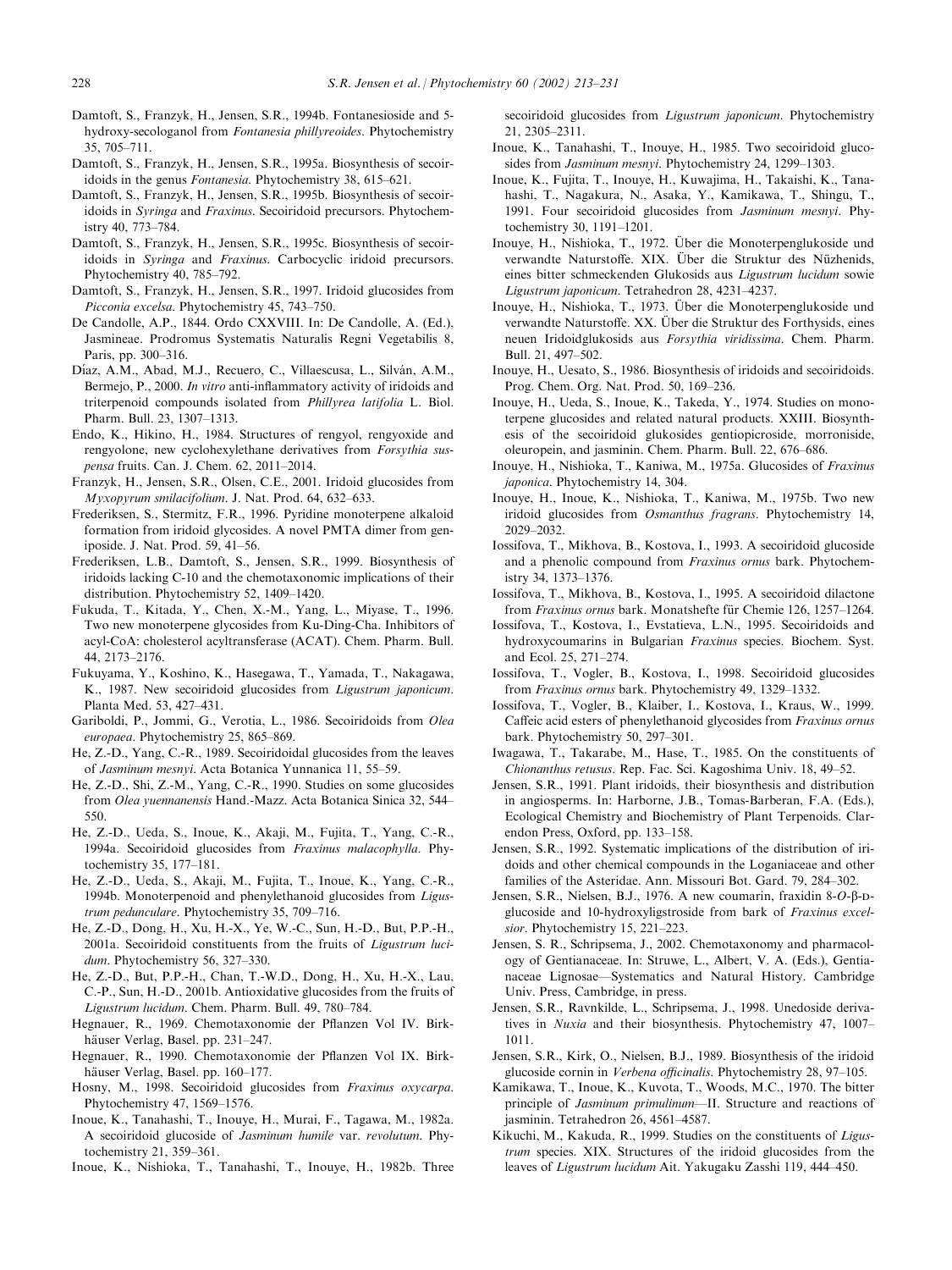- Kikuchi, M., Yamauchi, Y., 1984. Studies on the constituents of Ligustrum species. IX. On the components of the fruits of Ligustrum obtusifolium Sieb. et Zucc. Yakugaku Zasshi 104, 390–393.
- Kikuchi, M., Yamauchi, Y., 1985a. Studies on the constituents of Ligustrum species. XI. On the secoiridoids of the fruits of Ligustrum japonica Thunb. and L. lucidum Ait. Yakugaku Zasshi 105, 142-147.
- Kikuchi, M., Yamauchi, Y., 1985b. Studies on the constituents of Osmanthus species. III. On the components of the leaves of Osmanthus ilicifolius (Hassk.) Mouillefert. Yakugaku Zasshi 105, 442–448.
- Kikuchi, M., Yamauchi, Y., 1985c. Studies on the constituents of  $O$ smanthus species. IV. On the components of the leaves of  $Os$ manthus fortunei Carr. Yakugaku Zasshi 105, 542–546.
- Kikuchi, M., Yamauchi, Y., 1987. Studies on the constituents of Syringa species. I. Isolation and structures of iridoids and secoiridoids from the leaves of Syringa reticulata (Blume) Hara. Yakugaku Zasshi 107, 23–27.
- Kikuchi, M., Yamauchi, Y., Yanase, C., Nagaoka, I., 1987. Structures of new secoiridoids from the leaves of Syringa vulgaris Linn. Yakugaku Zasshi 107, 245–248.
- Kikuchi, M., Yamauchi, Y., Takahashi, Y., Nagaoka, I., Sugiyama, M., 1988. Structures of new secoiridoids from the leaves of Syringa vulgaris Linn. Yakugaku Zasshi 108, 355–360.
- Kikuchi, M., Yamauchi, Y., Takahashi, Y., Sugiyama, M., 1989a. Studies on the constituents of Syringa species. VIII. Isolation and structures of phenylpropanoid glycosides from the leaves of Syringa reticulata (Blume) Hara. Yakugaku Zasshi 109, 366–371.
- Kikuchi, M., Yamauchi, Y., Takahashi, Y., Sugiyama, M., 1989b. Studies on the constituents of Ligustrum species. XIV. Structure of secoiridoid glycosides from the leaves of Ligustrum obtusifolium. Sieb. et Zucc. Yakugaku Zasshi 109, 460–463.
- Kitagawa, S., Nishibe, S., Benecke, R., Thieme, H., 1988. Phenolic compounds from Forsythia leaves. II. Chem. Pharm. Bull. 36, 3667– 3670.
- Konno, K., Hirayama, C., Shinbo, H., 1998. Glycine protects against strong protein-denaturing activity of oleuropein. A phenolic compound in privet leaves. J. Chem. Ecol. 24, 735–751.
- Konno, K., Hirayama, C., Yasui, H., Nakamura, M., 1999. Enzymatic activation of oleuropein: a protein crosslinker used as a chemical defense in the privet tree. Proc. Natl. Acad. Sci. 96, 9159– 9164.
- Kostova, I., 2001. Fraxinus ornus L. Fitoterapia 72, 471–480.
- Kurkin, V.A., Evstranova, R.I., Zapesochnaya, G.G., Pimenova, M.E., 1992. Phenolic compounds of the bark of Syringa amurensis. Chem. Nat. Comp. 28, 511–512.
- Kuwajima, H., Uemura, T., Takaishi, K., Inoue, K., Inouye, H., 1988. A secoiridoid glucoside from Olea europaea. Phytochemistry 27, 1757–1759.
- Kuwajima, H., Matsuuchi, K., Takaishi, K., Inoue, K., Fujita, T., Inouye, H., 1989. A secoiridoid glucoside from Ligustrum japonicum. Phytochemistry 28, 1409–1411.
- Kuwajima, H., Morita, M., Takaishi, K., Inoue, K., Fujita, T., He, Z.- D., Yang, C.-R., 1992. Secoiridoid, coumarin, and secoiridoid-coumarin glucosides from Fraxinus chinensis. Phytochemistry 31, 1277– 1280.
- Kuwajima, H., Takahashi, M., Ito, M., Wu, H., Takaishi, K., Inoue, K., 1993. A quinol glucoside from Abeliophyllum distichum. Phytochemistry 33, 137–139.
- Kuwajima, H., Tanahashi, T., Inoue, K., Inouye, H., 1999. Biosynthesis of oleoside-, 10-hydroxyoleoside- and ligustaloside-type glucosides from secologanin. Chem. Pharm. Bull. 47, 1634–1637.
- LaLonde, R.T., Wong, C., Tsai, A.I.-M., 1976. Polyglucosidic metabolites of Oleaceae. The chain sequence of oleoside aglucon, tyrosol, and glucose units in three metabolites from Fraxinus americana. J. Am. Soc. Chem. 98, 3007–3013.
- Limiroli, R., Consonni, R., Ottolina, G., Marsilio, V., Bianchi, G., Zetta, L., 1995. <sup>1</sup>H and <sup>13</sup>C NMR characterization of new oleuropein aglucones. J. Chem. Soc. Perkin Trans. I, 1519–1523.
- López, H., Pérez, J.A., Hernández, J.M., Trujillo, J., 1997. Secoiridoids from Jasminum odoratissimum. J. Nat. Prod. 60, 1334–1337.
- Mathuram, V., Patra, A., Kundu, A.B., 1997. A phenylpropanoid glycoside from Nyctanthes arbor-tristis. J. Indian Chem. Soc. 74, 653–655.
- Ming, D.-S., Yu, D.-Q., Yu, S.-S., 1998. New quinoid glucosides in Forsythia suspensa. J. Nat. Prod. 61, 377–379.
- Movsumov, I.S., 1994. Components of the leaves of Olea verrucosa. Chem. Nat. Prod. 30, 626.
- Müller, A.A., Kufer, J.K., Dietl, K.G., Reiter, S.A., Garu, J., Weigend, M., 1999. Iridoid glucosides — chemical markers in Loasideae. Phytochemistry 52, 67–78.
- Nicoletti, M., Galeffi, C., Messana, I., Marini-Bettolo, G.B., Garbarino, J.A., Gambaro, V., 1998. Phenylpropanoid glycosides from Calceolaria hypericina. Phytochemistry 27, 639.
- Nicoletti, M., Di Fabio, A., de Abram, A.P., Urrunaga, M.R., 1996. Pentlandioside, a new bis-secoiridoid from Cajophora pentlandii. Planta Med. 62, 178–179.
- Otsuka, H., 1993. Iridoid glucosides from Linaria japonica. Phytochemistry 33, 617–622.
- Panizzi, L., Scarpati, M.L., Oriente, G., 1960. Costituzione della oleuropeina, glucoside amaro e ad azione ipotensiva dell'olivio. Gazz. Chim. Ital. 90, 1449–1485.
- Park, H.J., Lee, M.S., Lee, K.T., Sohn, I.C., Han, Y.N., Miyamoto, K.I., 1999. Studies on constituents with cytotoxic activity from the stem bark of Syringa velutina. Chem. Pharm. Bull. 47, 1029–1031.
- Pérez, J.A., Hernández, J.M., López, H., Trujillo, J., 1999. Secoiridoid glucosides and iridoids from Jasminum odoratissimum. Nat. Prod. Letters 13, 247–254.
- Popov, S.S., 1975. Syringoxide, a new iridoid from Syringa vulgaris. C. R. de l'Acad. Bulg. Sci. 28, 331–333.
- Popov, S.S., Marekov, N.L., Evstatieva, L.N., 1975. Isolation and structural elucidation of iridoids from Syringa vulgaris and Phillyrea media. C. R. de l'Acad. Bulg. Sci. 28, 1509–1511.
- Purushothaman, K.K., Venkatanarasimhan, M., Sarada, A., 1985. Arbortristoside A and B, two iridoid glucosides from Nyctanthes arbor-tristis. Phytochemistry 24, 773–776.
- Rastrelli, L., Caceres, A., De Simone, S., Aquino, R., 1998. Iridoids from Lippia graveolens. Phytochemistry 49, 1829–1832.
- Rathore, A., Juneja, R.K., Tandon, J.S., 1989. An iridoid glucoside from Nyctanthes arbor-tristis. Phytochemistry 28, 1913–1917.
- Rathore, A., Srivastava, V., Srivastava, K.C., Tandon, J.S., 1990. Iridoid glucosides from Nyctanthes arbor-tristis. Phytochemistry 29, 1917–1920.
- Rimpler, H., Junghans, J.-U., 1975. Nyctanthosid, ein neues Iridoid aus Nyctanthes arbor-tristis L. Tetrahedron Lett., 2423–2424.
- Rodriguez, S., Marston, A., Wolfender, J.-L., Hostettmanm, K., 1998. Iridoids and secoiridoids in the Gentianaceae. Curr. Org. Chem. 2, 627–648.
- Romani, A., Pinelli, P., Mulinacci, N., Vincieri, F.F., Gravano, E., Tattini, M., 2000. HPLC analysis of flavonoids and secoiridoids in leaves of Ligustrum vulgare L. (Oleaceae). J. Agric. Food Chem. 48, 4091–4096.
- Ross, S.A., Abdel-Hafiz, M.A., 1984. Constituents of Jasminum azoricum. J. Nat. Prod. 47, 736–737.
- Ross, S.A., El-Sayyad, S.M., Ali, A.A., 1986. A new secoiridoid from Jasminum sambac L. Egypt. J. Pharm. Sci. 27, 221–226.
- Ross, S.A., El-Sayyad, S.M., Ali, A.A., El-Keltawy, N.E., 1982. Phytochemical studies on Jasminum sambac. Fitoterapia 53, 91–95.
- Salama, O., El-Ghazouli, M., El-Sebakhy, N., Creekmore, W., 1990. Iridoid glucosides of Ligustrum ovalifolium. Alex. J. Pharm. Sci. 4, 83– 86.
- Scarpati, M.L., Delle Monache, F., 1993. Isolamento dal Verbascum sinuatum di due nuovi glucosidi: il verbascoside e l'isoverbascoside. Ann. Chim. (Rome) 53, 356–367.
- Shen, Y.-C., Chen, C.-H., 1989. Novel secoiridoid lactones from Jasminum multiflorum. J. Nat. Prod. 52, 1060–1070.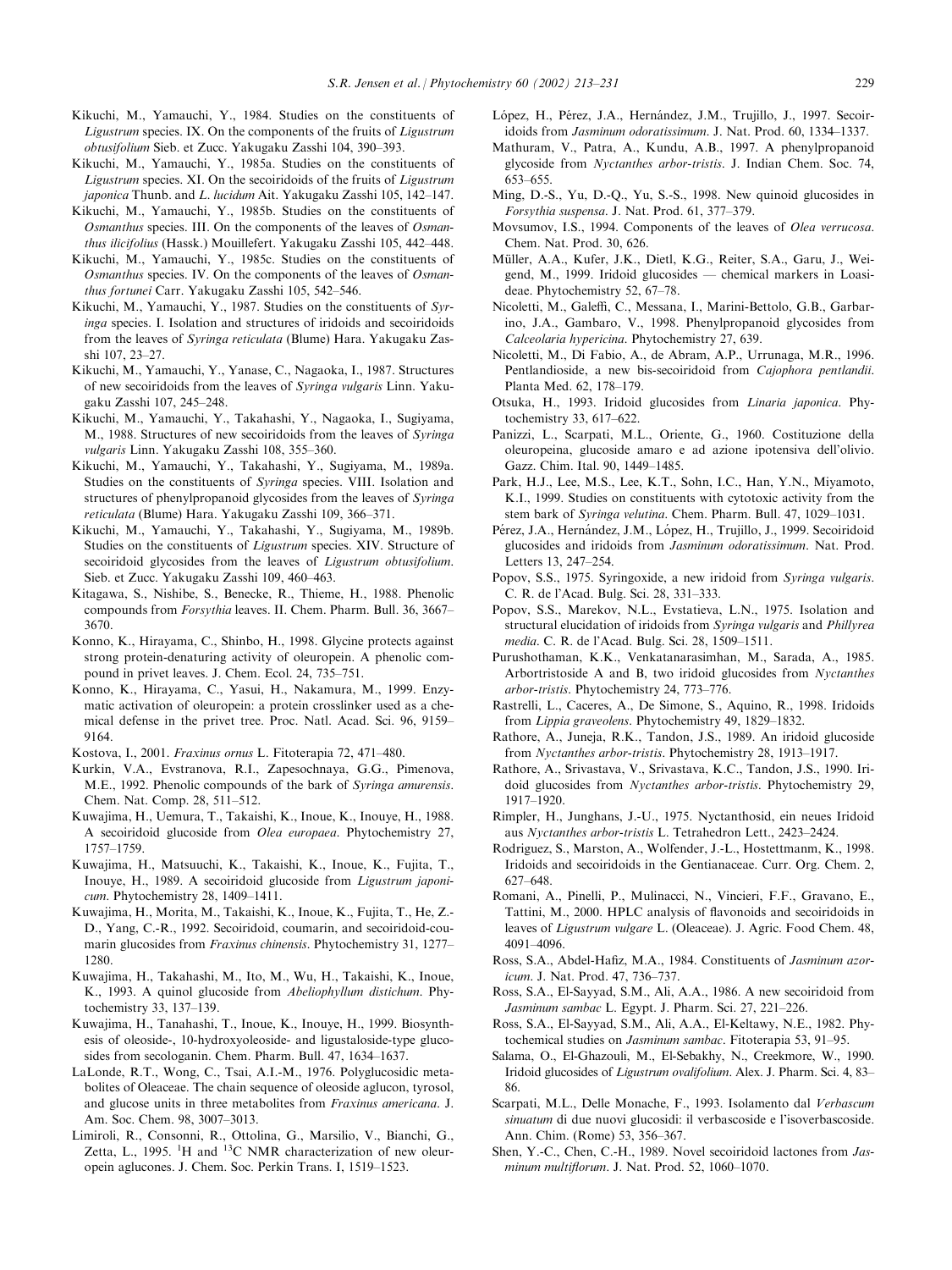- Shen, Y.-C., Chen, C.-H., 1993. New secoiridoid dilactones from Fraxinus uhdei. J. Nat. Prod. 56, 1905–1911.
- Shen, Y.-C., Chen, C.-H., 1994. A new secoiridoid lactone from Jasminum multiflorum. J. Chin. Chem. Soc. 41, 473–476.
- Shen, Y.-C., Chen, C.-Y., 1995. Additional secoiridoid glucosides from Fraxinus uhdei. Planta Med. 61, 281–283.
- Shen, Y.-C., Hsieh, P.-W., 1997a. Secoiridoid glucosides from Jasminum urophyllum. Phytochemistry 46, 1197–1201.
- Shen, Y.-C., Hsieh, P.-W., 1997b. Four new secoiridoid glucosides from Jasminum urophyllum. J. Nat. Prod. 60, 453–457.
- Shen, Y.-C., Lin, S.-L., 1996. New secoiridoid glucosides from Jasminum lanceolarium. Planta Med. 62, 515–518.
- Shen, Y.-C., Lin, S.-L., Chen, C.-H., 1990. Secoiridoid glucosides from Jasminum multiflorum. Phytochemistry 29, 2905–2912.
- Shen, Y.-C., Chen, C.-H., Lee, K.-H., 1993. Secoiridoid dilactones from Fraxinus uhdei. Phytochemistry 33, 1531–1533.
- Shen, Y.-C., Lin, S.-L., Hsieh, P.-W., Chein, C.-C., 1996a. Secoiridoid glucosides from Jasminum polyanthum. J. Chin. Chem. Soc. 43, 171– 176.
- Shen, Y.-C., Lin, S.-L., Chein, C.-C., 1996b. Jaspolyside, a secoiridoid glucoside from Jasminum polyanthum. Phytochemistry 42, 1629– 1631.
- Shen, Y.-C., Lin, S.-L., Chein, C.-C., 1997. Three secoiridoid glucosides from Jasminum lanceolarium. Phytochemistry 44, 891-895.
- Shen, Y.-C., Hsieh, P.-W., Kuo, Y.-H., 1998. Neolignan glucosides from Jasminum urophyllum. Phytochemistry 48, 719–723.
- Shen, Y.-C., Lin, T.-T., Lu, T.-Y., Hung, S.-E., Sheu, J.-H., 1999. Secoiridoid glycosides from Jasminum amplexicaule. J. Chinese Chem. Soc. 46, 197–200.
- Shen, Y.-C., Chen, C.-F., Gao, J.-J., Zhao, C.-Q., Chen, C.-Y., 2000. Secoiridoid glycosides from some selected Jasminum spp. J. Chinese Chem. Soc. 46, 197–200.
- Shrivastava, V., Rathore, A., Ali, S.M., Tandon, J.S., 1990. New benzoic esters of loganin and 6β-hydroxyloganin from Nyctanthes arbor-tristis. J. Nat. Prod. 53, 303–308.
- Singh, K.T., Roy, R., Shrivastava, V., Tandon, J.S., 1995. Arborside D, a minor iridoid glucoside from Nyctanthes arbor-tristis. J. Nat. Prod. 58, 1562–1564.
- Somanadhan, B., Smitt, U.W., George, V., Pushpangadan, P., Rajasekharan, S., Duus, J.Ø., Nyman, U., Olsen, C.E., Jaroszewski, J., 1998. Angiotensin converting enzyme (ACE) inhibitors from Jasminum azoricum and Jasminum grandiflorum. Planta Med. 64, 246–250.
- Sticher, O., Ahmad, M., Salama, O., Winkler, T., 1992. Two new secoiridoid glucosides from Syringa vulgaris. Planta Med. 45, 151.
- Stuppner, H., Müller, E.P., Mathuram, V., Kundu, A.B., 1993. Iridoid glycosides from Nyctanthes arbor-tristis. Phytochemistry 32, 375– 378.
- Sugiyama, M., Kikuchi, M., 1990a. The constituents of Osmanthus species. VI. Structures of phenylpropanoid glycosides from the leaves of Osmanthus asiaticus. Chem. Pharm. Bull. 38, 2953–2955.
- Sugiyama, M., Kikuchi, M., 1990b. The constituents of Osmanthus species. VIII. Secoiridoid glycosides from the leaves of Osmanthus asiaticus Nakai. Tohoku Yakka Kenkyu Nempo 37, 63–66.
- Sugiyama, M., Kikuchi, M., 1991. Phenolic glycosides from Osmanthus asiaticus. Phytochemistry 30, 3147–3149.
- Sugiyama, M., Machida, K., Matsuda, N., Kikuchi, M., 1991. A secoiridoid glucoside from *Osmanthus asiaticus*. Phytochemistry 34, 1169–1170.
- Sutarjadi, Th., Malingre, M., Van Os, F.H.L., 1978. Iridoid and phenolic glycosides of Fraxinus griffithii. Phytochemistry 17, 564.
- Takenaka, Y., Tanahashi, T., Nagakura, N., 1998a. Five trimeric secoiridoid glucosides from Jasminum polyanthum. Phytochemistry 48, 317–322.
- Takenaka, Y., Tanahashi, T., Nagakura, N., 1998b. Eight minor secoiridoid glucosides with a linear monoterpene unit from *Jasmi*num polyanthum. Chem. Pharm. Bull. 46, 1776–1780.
- Takenaka, Y., Tanahashi, T., Shintaku, M., Sakai, T., Nagakura, N.,

Parida, 2000. Secoiridoid glucosides from Fraxinus americana. Phytochemistry 55, 275–284.

- Tanahashi, T., Nagakura, N., Inoue, K., Inouye, H., Shingu, T., 1987. Sambalignoside, a new lignan-secoiridoid glucoside from Jasminum sambac. Chem. Pharm. Bull. 35, 5032–5035.
- Tanahashi, T., Nagakura, N., Kuwajima, H., Takaishi, K., Inoue, K., Inouye, H., 1989. Secoiridoid glucosides from Jasminum mesnyi. Phytochemistry 28, 1413–1415.
- Tanahashi, T., Nagakura, N., Inoue, K., Inouye, H., 1988. Sambacosides A, E and F, novel tetrameric iridoid glucosides from Jasminum sambac. Tetrahedron Lett. 29, 1793–1796.
- Tanahashi, T., Shimada, A., Nagakura, N., Nayeshiro, H., 1992a. Jasamplexosides A, B and C: novel dimeric and trimeric secoiridoid glucosides from Jasminum amplexicaule. Planta Med. 58, 552–555.
- Tanahashi, T., Watanabe, H., Itoh, A., Nagakura, N., Inoue, K., Ono, M., Fujita, T., Chen, C.-C., 1987b. A secoiridoid glucoside from Fraxinus formosana. Phytochemistry 31, 2143–2145.
- Tanahashi, T., Watanabe, H., Itoh, A., Nagakura, N., Inoue, K., Ono, M., Fujita, T., Morita, M., Chen, C.-C., 1993a. Five secoiridoid glucosides from Fraxinus formosana. Phytochemistry 32, 133–136.
- Tanahashi, T., Shimada, A., Nagakura, N., Inoue, K., Kuwajima, H., Takaishi, K., Chen, C.-C., 1993b. A secoiridoid glucoside from Fraxinus insularis. Phytochemistry 33, 397–400.
- Tanahashi, T., Shimada, A., Nagakura, N., Inoue, K., Kuwajima, H., Takaishi, K., Chen, C.-C., He, Z.-D., Yang, C.-R., 1993c. Isolation of oleayunnanoside from Fraxinus insularis and revision of its structure to insularoside-6<sup>"</sup>-Ο-β-D-glucoside. Chem. Pharm. Bull. 41, 1649–1651.
- Tanahashi, T., Shimada, A., Nagakura, N., Inoue, K., Ono, M., Fujita, T., Chen, C.-C., 1995. Structure elucidation of six acylated iridoid glucosides from Jasminum hemsleyi. Chem. Pharm. Bull. 43, 729–733.
- Tanahashi, T., Shimada, A., Nagakura, N., Inoue, K., Chen, C.-C., 1996a. An iridoid glucoside from Jasminum hemsleyi. J. Nat. Prod. 59, 798–800.
- Tanahashi, T., Takenaka, Y., Nagakura, N., 1996b. Two dimeric secoiridoid glucosides from *Jasminum polyanthum*. Phytochemistry 41, 1341–1345.
- Tanahashi, T., Takenaka, Y., Akimoto, M., Okuda, A., Kusunoki, Y., Suekawa, C., Nagakura, N., 1997a. Six secoiridoid glucosides from Jasminum polyanthum. Chem. Pharm. Bull. 45, 367–372.
- Tanahashi, T., Takenaka, Y., Nagakura, N., 1997b. Three secoiridoid glucosides esterified with a linear monoterpene unit and a dimeric secoiridoid glucoside from Jasminum polyanthum. J. Nat. Prod. 60, 514–518.
- Tanahashi, T., Parida, Takenaka, Y., Nagakura, N., Inoue, K., Kuwajima, H., Chen, C.-C., 1998. Four secoiridoid glucosides from Fraxinus insularis. Phytochemistry 49, 1333–1337.
- Tanahashi, T., Takenaka, Y., Nagakura, N., Nishi, T., 1999a. Three secoiridoid glucosides from Jasminum nudiflorum. J. Nat. Prod. 62, 1311–1315.
- Tanahashi, T., Sakai, T., Takenaka, Y., Nagakura, N., Chen, C.-C., 1999b. Structure elucidation of two secoiridoid glucosides from Jasminum officinale L. var. grandiflorum (L.). Kobuski. Chem. Pharm. Bull. 47, 1582–1586.
- Tanahashi, T., Takenaka, Y., Nagakura, N., Nishi, T., 2000. Five secoiridoid glucosides with a cyclopentanoid unit from Jasminum nudiflorum. Chem. Pharm. Bull. 48, 1200–1204.
- Tian, J., Zhang, H.-J., Sun, H.-D., Pan, L.-T., Yao, P., Chen, D.-Y., 1998. Monoterpenoid glycosides from Ligustrum robustum. Phytochemistry 48, 1013–1018.
- Trujillo, J., Hernández, J.M., Pérez, J.A., López, H., Frías, I., 1996. A secoiridoid glucoside from Jasminum odoratissimum. Phytochemistry 42, 553–554.
- Tsukamoto, H., Hisada, S., Nishibe, S., 1985. Coumarin and secoiridoid glucosides from bark of Olea africana and Olea capensis. Chem. Pharm. Bull. 33, 396–399.